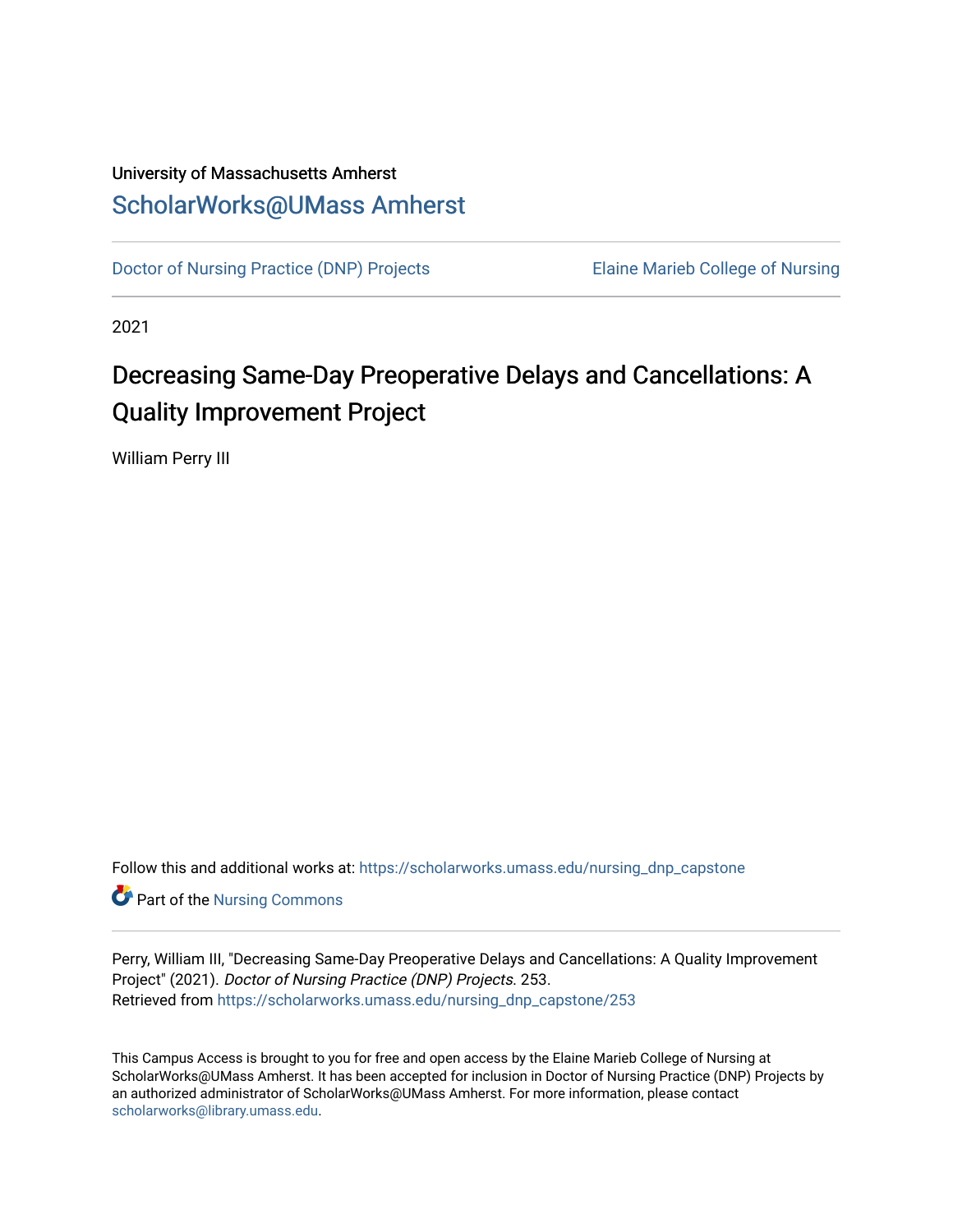## University of Massachusetts Amherst [ScholarWorks@UMass Amherst](https://scholarworks.umass.edu/)

[Doctor of Nursing Practice \(DNP\) Projects](https://scholarworks.umass.edu/nursing_dnp_capstone) College of Nursing

2021

# Decreasing Same-Day Preoperative Delays and Cancellations: A Quality Improvement Project

William Perry III

Follow this and additional works at: [https://scholarworks.umass.edu/nursing\\_dnp\\_capstone](https://scholarworks.umass.edu/nursing_dnp_capstone?utm_source=scholarworks.umass.edu%2Fnursing_dnp_capstone%2F1&utm_medium=PDF&utm_campaign=PDFCoverPages) 

**P** Part of the Nursing Commons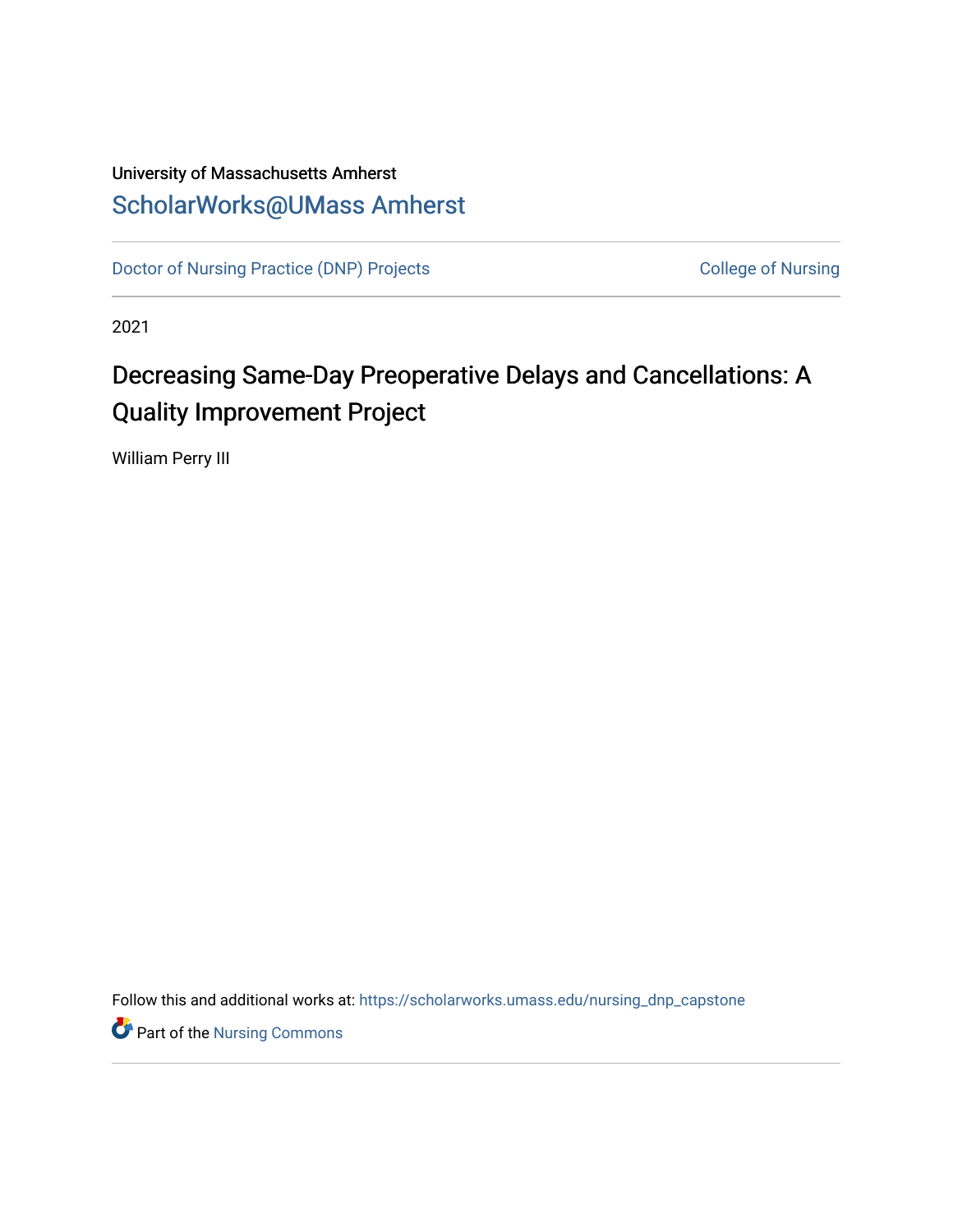Decreasing Same-Day Preoperative Delays and Cancellations:

A Quality Improvement Project

William Perry

University of Massachusetts, Amherst

College of Nursing

DNP Project Chair: Memnun Seven, RN, PhD

Mentor: Robin Gallant, RN, MHA

Date of Submission: May 15, 2021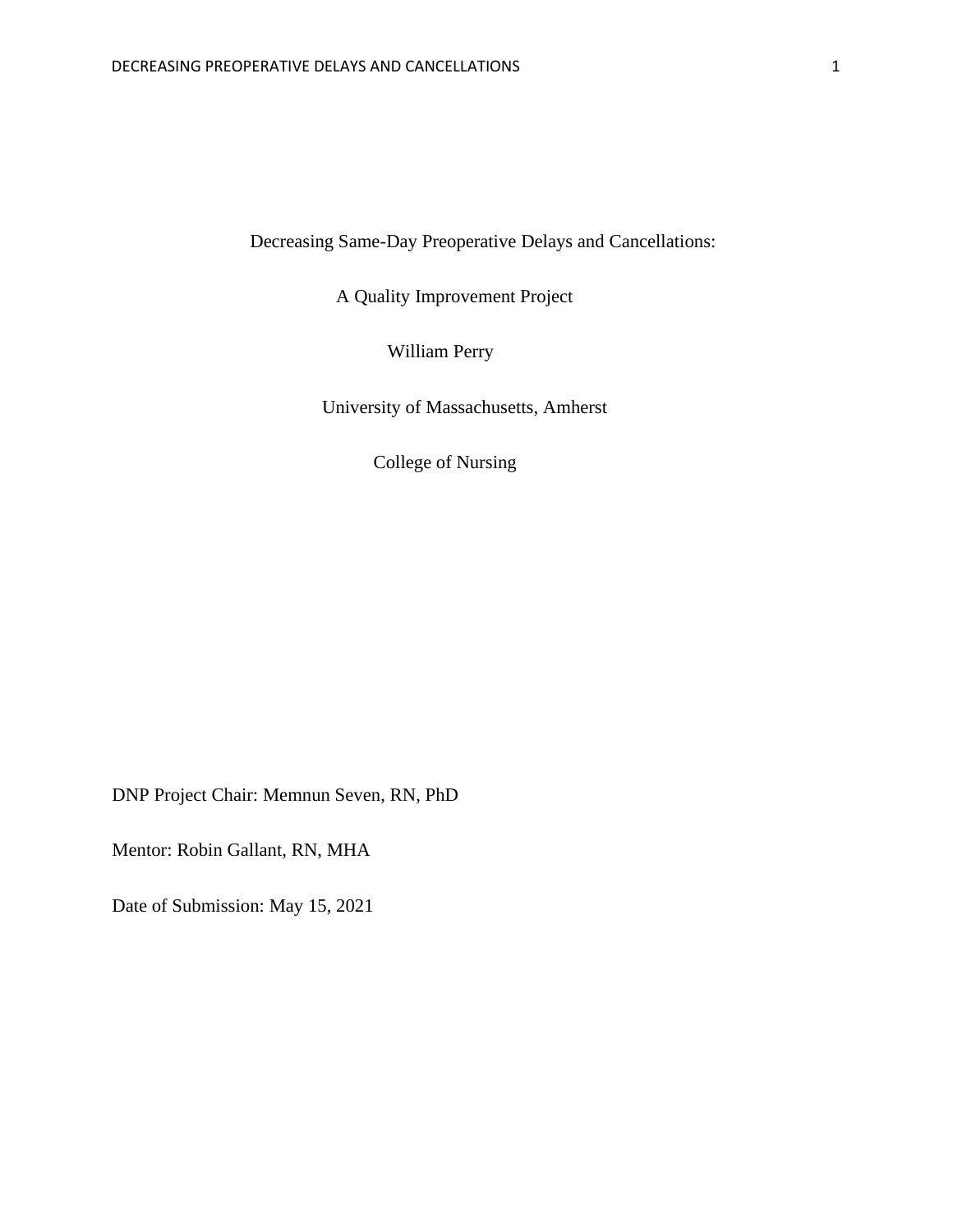## **Table of Contents**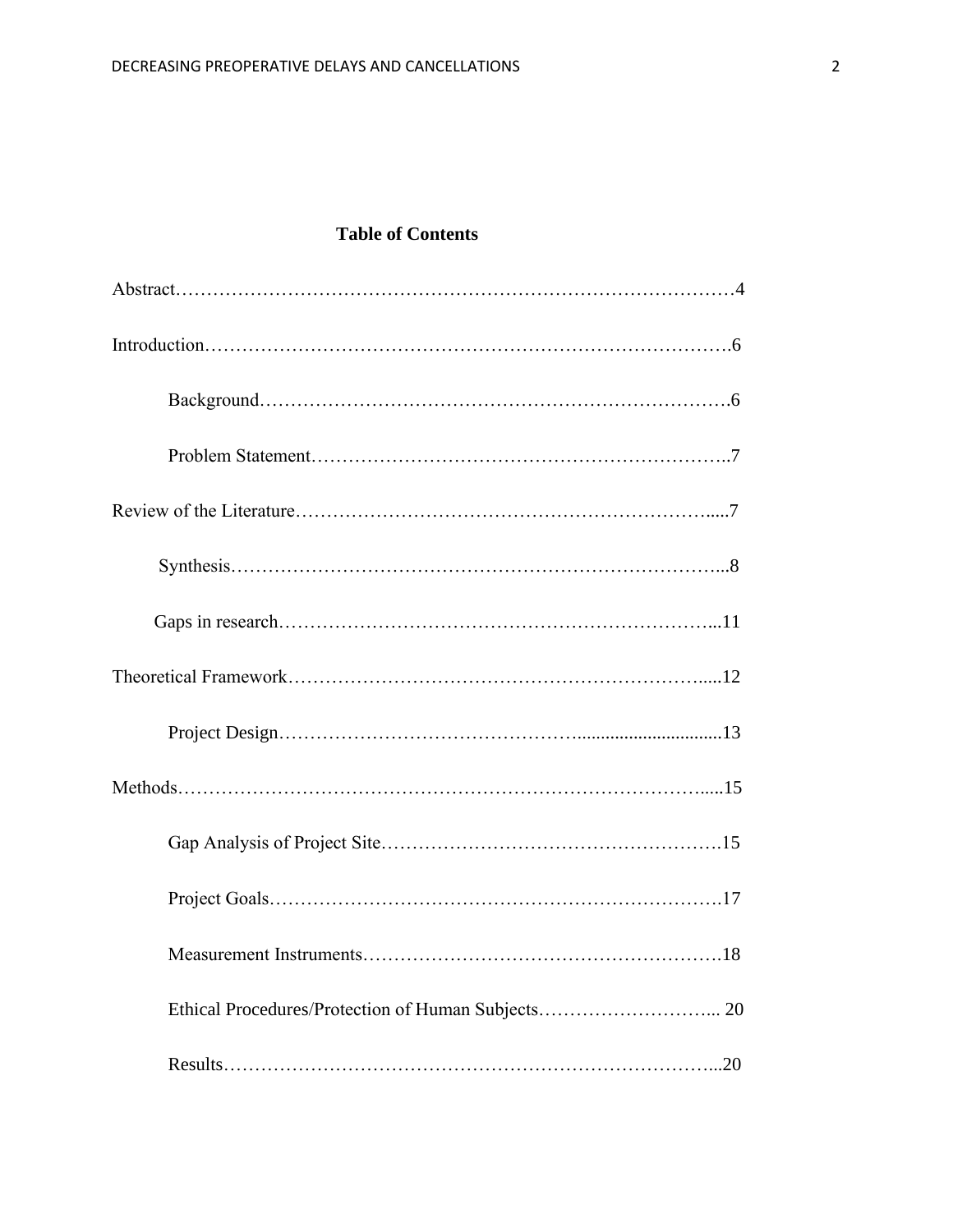| Appendix F- Communication Assessment Questionnaire39 |  |
|------------------------------------------------------|--|
|                                                      |  |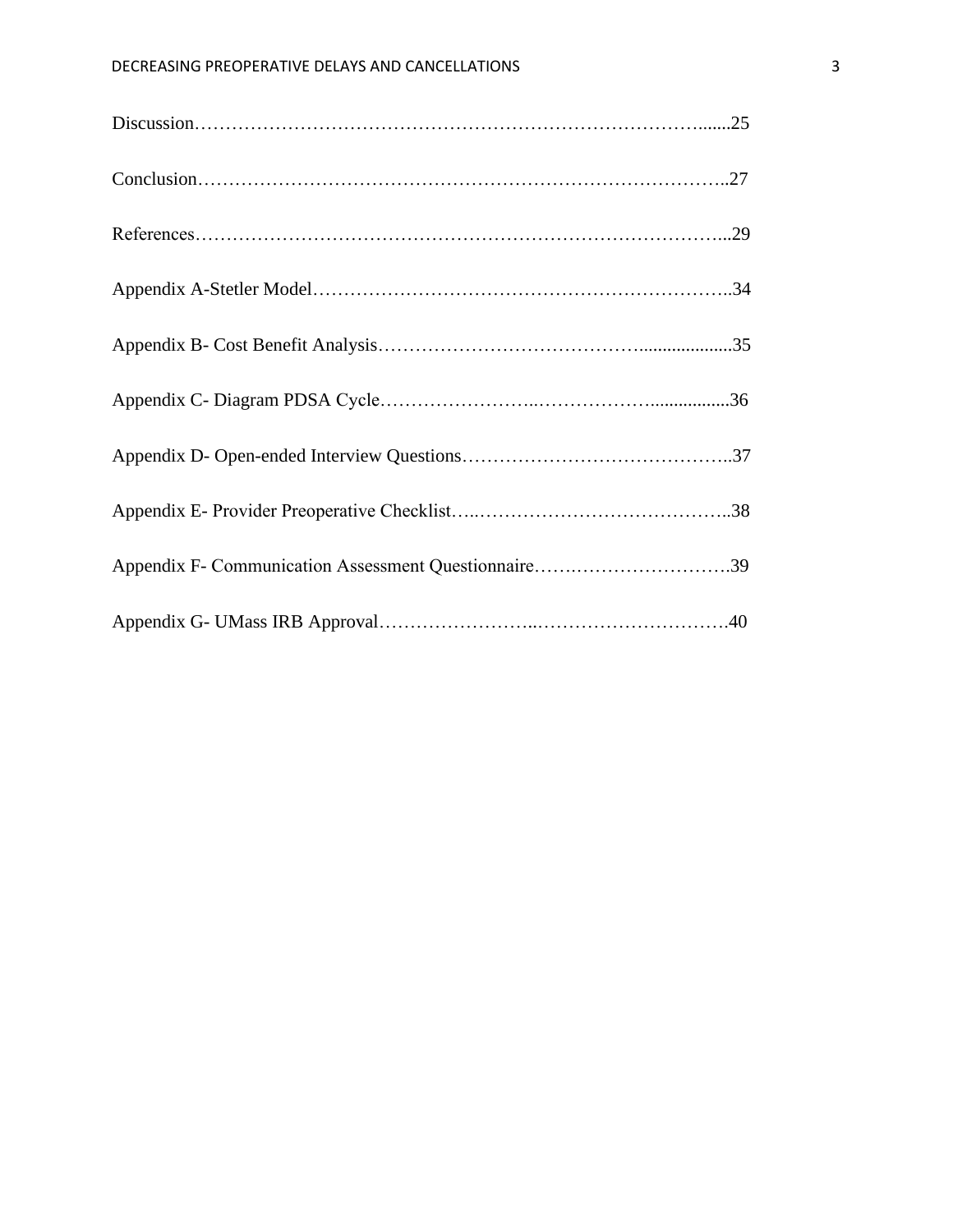#### **Abstract**

A well-run preoperative anesthesia clinic (PAT) is essential to ensure and enhance the delivery of safe and quality care. Deficiencies in multidisciplinary communication between providers (surgery, primary care, anesthesia, PAT nurses, and consultants) affect patient health status preoperatively decreasing quality and safety in the surgical suite. There is a need for the best interventional strategies to avoid increased delays and cancellation rates.

*Purpose*: To identify and define the potential issues causing delays and cancellations in the PAT clinic and create a multidisciplinary team communication and collaboration checklist of preoperative patient status and consulting needs centralized between stakeholders.

*Method:* Utilization of the Plan-Do-Study-Act (PDSA) model for implementing interventions to identify issues in a PAT (pre-anesthesia testing clinic) that increased delays and cancellations. The providers utilized a semi structured questionnaire and interview, an implementation checklist and post implementation questionnaire to identify and correct preoperative issues that increased delays and cancellations.

*Results:* The results showed that increasing communication between the multidisciplinary teams decreased the incidence of preoperative delays and cancellations. Even though the findings can be generalized due to low patient numbers the checklist has the potential to improve workflow throughout the preoperative process. One important theme identified was how communication pathways resulted in improved cohesiveness, reduced fragmentation of care and improved patient assessment preoperatively.

*Conclusion:* Improved workflow and communication between multidisciplinary teams result in improved decision making, improved outcomes and increased quality of care. Consistent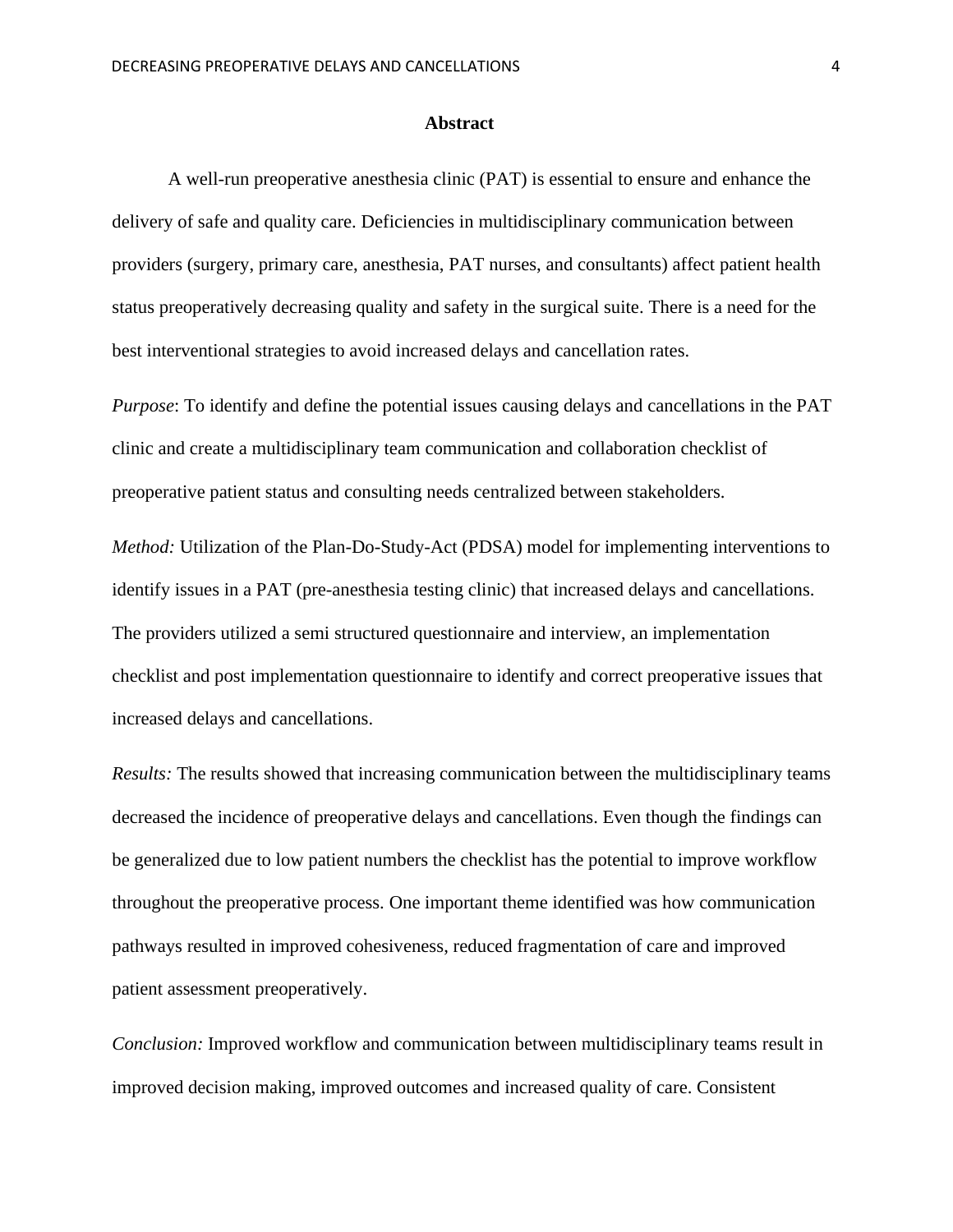education and awareness are needed to reduce communication variability in a PAT clinic for future quality improvement success .

*Keywords:* pre-anesthesia testing unit (PAT), preoperative assessment, perioperative process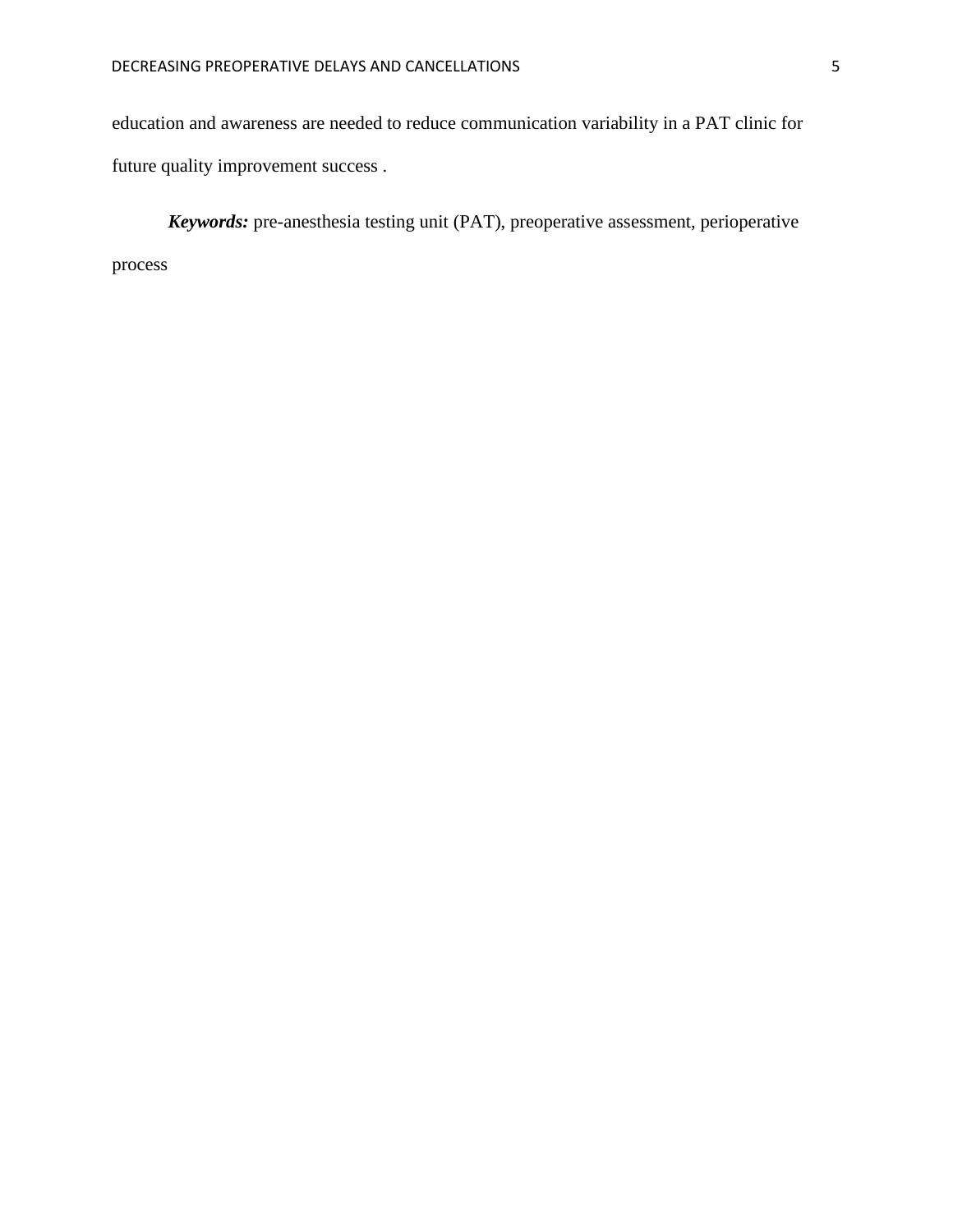#### **Introduction**

Decreased standardization and centralization of the preoperative assessment process increases the risks of surgical delays, cancellations, and suboptimal patient health status preoperatively (Irizarry-Alvarado et al., 2018). Deficiencies in multidisciplinary teams' communication exacerbate these problems due to a lack of established practice improvement tools, methods, and strategies beginning with the first surgical visit and leading up to the day of surgery. These causative factors affect the multidisciplinary teams' integration of downstream patient information resulting in poor decision making and reduced quality patient care with reported cancellation rates ranging between 5% to 40% (Leite et al., 2019). This lack of integration results in a significant waste of resources, creating poor utilization of informatics systems, reducing pertinent information, and decreasing the distribution of this information between health care providers. (Silvay & Zafirova, 2016).

#### **Background**

Unexpected delays or cancellations of elective surgeries impact hospital performance and leads to undesired patient outcomes (Talalwah & McIltrot, 2018). The importance of financial implications and waste of resources are significant concerns. However, cancellations affect the hospitals' bottom line, and patients and their families (Tan et al., 2019). Reasons for cancellations do vary however, with the improvement of the quality of the preoperative clinic assessments and cooperation and communication between multidisciplinary systems, Tan et al. (2019), estimates a decrease of cancellations and delays by 20% an increase in operating room flow by 35%. Once adequate strategies are established quality improvement can be achieved. Research evidence indicates a strong positive correlation between healthcare teams' communication skills and its profound impact on patient safety (Frankel et al., 2017).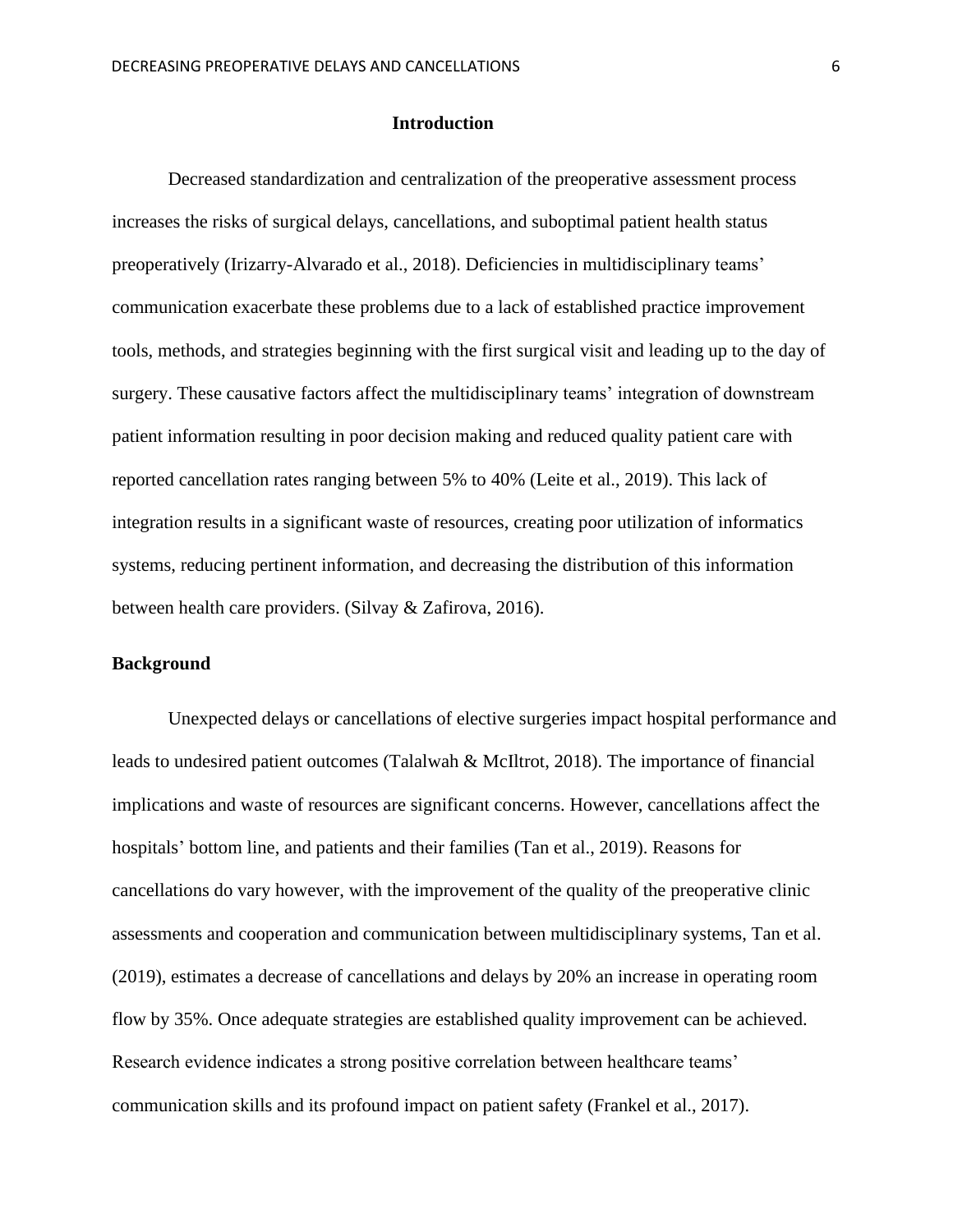Implementing effective team management strategies will help overcome the numerous challenges due to the widespread flow of information between multiple providers decreasing the risk of miscommunication preoperatively. Communication is a critical component in effective teamwork. By overcoming the issues associated with poor communication among healthcare providers they can navigate competing priorities to decrease delays and cancellations.

#### **Problem Statement**

There is a need for the best interventional strategies to avoid increased cancellation rates. The lack of protocols and pathways early in the preoperative assessment process leads to an overall decrease in patients' health status and subsequent poor-quality healthcare. These deficiencies limit effective communication between multidisciplinary teams resulting in surgical delays and cancellations. By establishing a specific downstream communication framework, between stakeholders, a resource-efficient PAT clinic can be established eliminating inefficiency and poor optimization of patient health status preoperatively. Once implemented, health care quality is improved resulting in decreases in delays and cancellations preoperatively.

#### **Review of Literature**

A comprehensive search of the literature for evidence of decreasing preoperative surgical delays and increasing efficiency in a PAT clinic included the following databases: Cumulative Index of Nursing and Allied Health Literature (CINAHL) and PubMed. The following Medical Subject Headings (MeSH) terms were used: preoperative anesthesia assessment and patient safety, surgery cancellations and preoperative anesthesia assessment, preoperative anesthesia assessment and efficiency. Articles retrieved from the search were 195, 85 and 107 respectively, using the selected MeSH terms. Inclusion criteria consisted of full-texted articles published in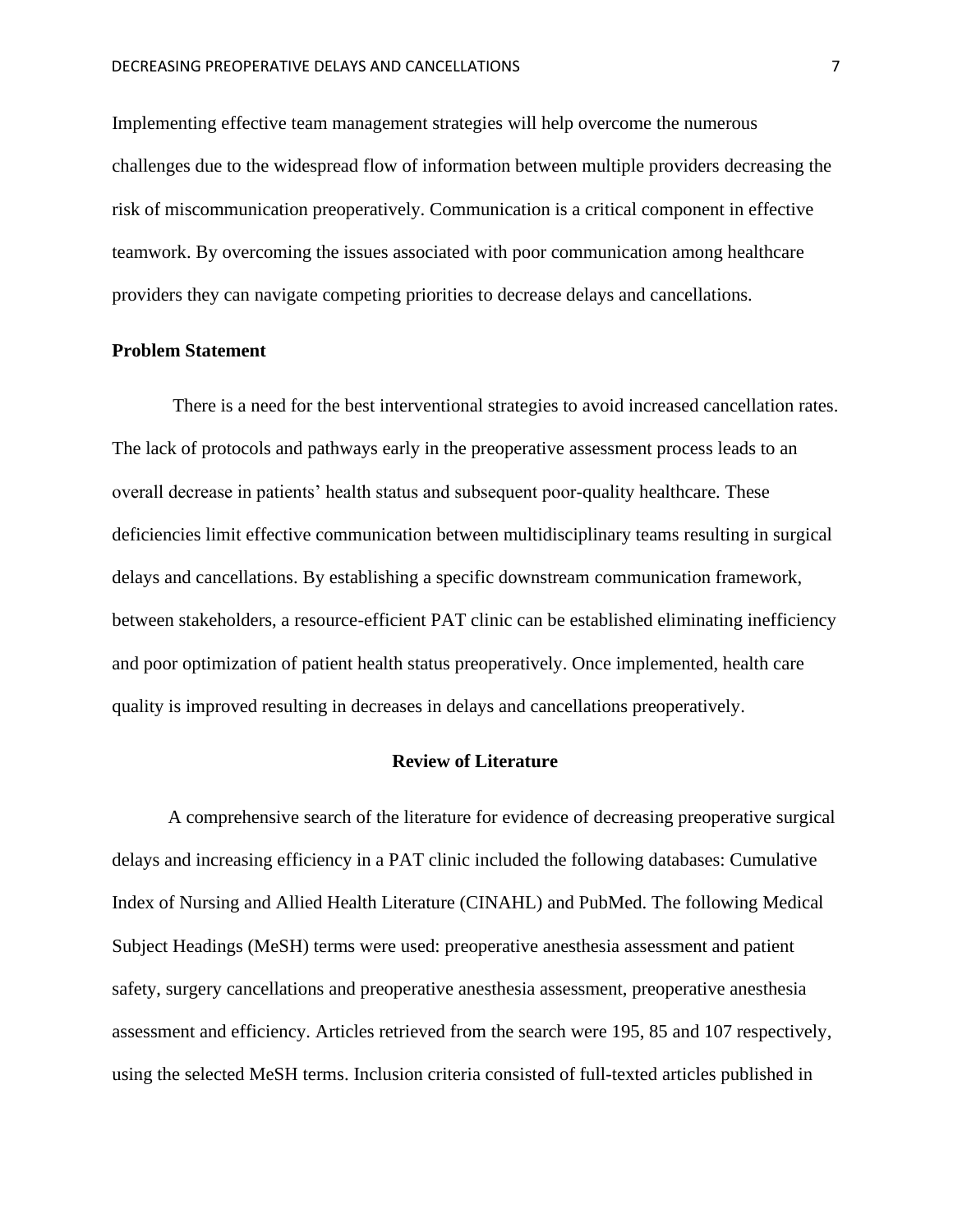English. To capture the current evidence, the search was narrowed to 18 articles published between 2006-2019 of articles that pertained to improvement and efficiency of a PAT clinic with a focus that impacted safety, efficiency and roles limiting cancellations and delays in a PAT clinic. The resulting articles were evaluated based on the John Hopkins Nursing Evidenced-Based Appraisal (JHNEP) for strength, level of evidence and quality (Dang & Dearholt, 2017). Articles greater than 10 years were excluded except for a systematic review (Correll et al., 2006) and a descriptive improvement study (Gilmartin et al., 2009). Both were included due to good quality guides with sufficient evidence identifying issues preoperatively (level III B) and implementing practice improvement initiatives. Other Level III studies were categorized as follows: three retrospective studies (Leite et al. 2019, Tan et al. 2019, & Silvay and Zafirova 2016), three systematic reviews of quantitative research (Conny et al. 2016, Irizarry et al. 2019, & Talawah and McIltrot, 2019) and one qualitative research study (Lancaster et al., 2015). Three observational reviews were included, involving questionnaires (Harnett et al., 2010, Park et al., 2019 & Hagaman et al., 2018). This was followed by three-level IVA studies which included practice guidelines for building a better preoperative clinic (Siragusa et al., 2011), and a multidisciplinary quality improvement project optimizing preoperative clinic models (Irizarry et al., 2019). Finally, two quality improvement reviews determining risk and productivity in a PAT clinic (Taiq et al., 2016 & Varughese et al., 2013) were also included in this literature review.

#### **Synthesis**

Most surgical delays and cancellations were found to be preventable. Management of identified medical issues in the preoperative clinic and perceptions of all stakeholders (surgery, anesthesia, nursing and patient) involved working together, and impacting efficiency and delays and cancellations in the operating room setting (Correll et al., 2006). This medical optimization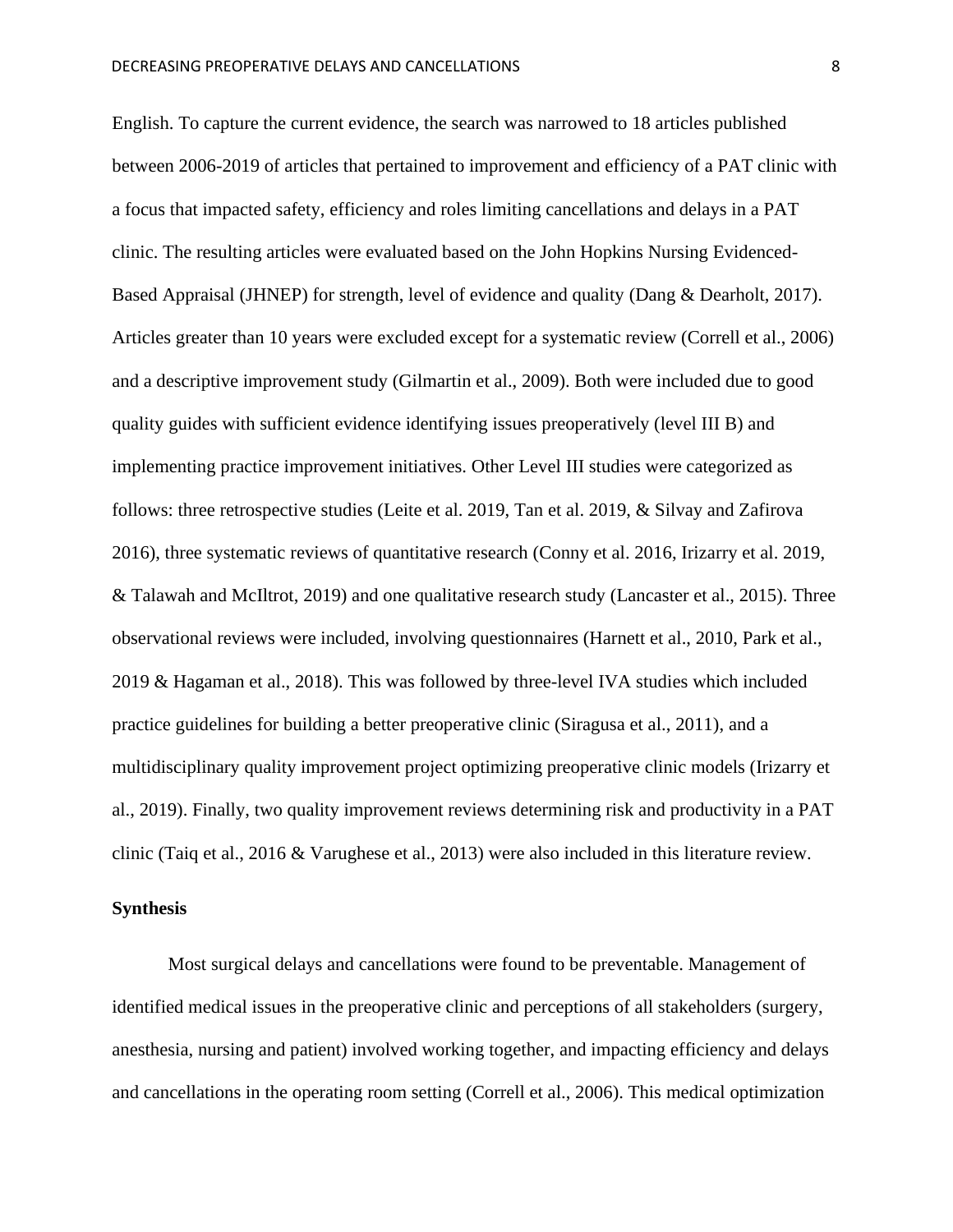and patient-focused assessment preoperatively prevented unnecessary consultations and reduced the probability cancellations and delays resulting in higher quality patient care. Tariq et al. (2016) determined that the role of the preoperative clinic in identifying risk factors employing a multidisciplinary approach, decreased preoperative morbidity and mortality. Furthermore, improvement of a multidisciplinary approach that is standardized, instituted in a timely and cohesive manner is a fundamental factor for effective perioperative management (Irizarry et al., 2018).

Attitude, satisfaction and active participation of stakeholders through continuous assessment and feedback, is another key component in the initiation of this quality improvement (QI) project. Park et al. (2019) felt that it was critical to explore the level of satisfaction of surgeons related to improved quality in a PAT clinic. This attitude perception implies that by applying evidence-based protocols across the multidisciplinary teams, there is variability reduction, improved outcomes, and creation and optimization of patient care practices. It was found that these protocols promoted active participation, specifically through dialogue, inclusion and discussions between team members leading to an agreed set of principles that improved assessment of surgical patients preoperatively (Gilmartin, Chin & Leonard, 2009). Peer support and interdisciplinary cohesiveness, and its importance, has been documented as an interventional strategy and is critical to preventing errors and enhance quality safe patient care in the hospital setting. This qualitative phenomenological study reiterates the importance of decision-makers recognizing each other's knowledge and expertise improving communication and enhancing patient safety (Lancaster et al., 2015). Even though this study was not focused on surgical implications, it did examine the importance of communication and collaboration between health care providers and their importance in safe quality care.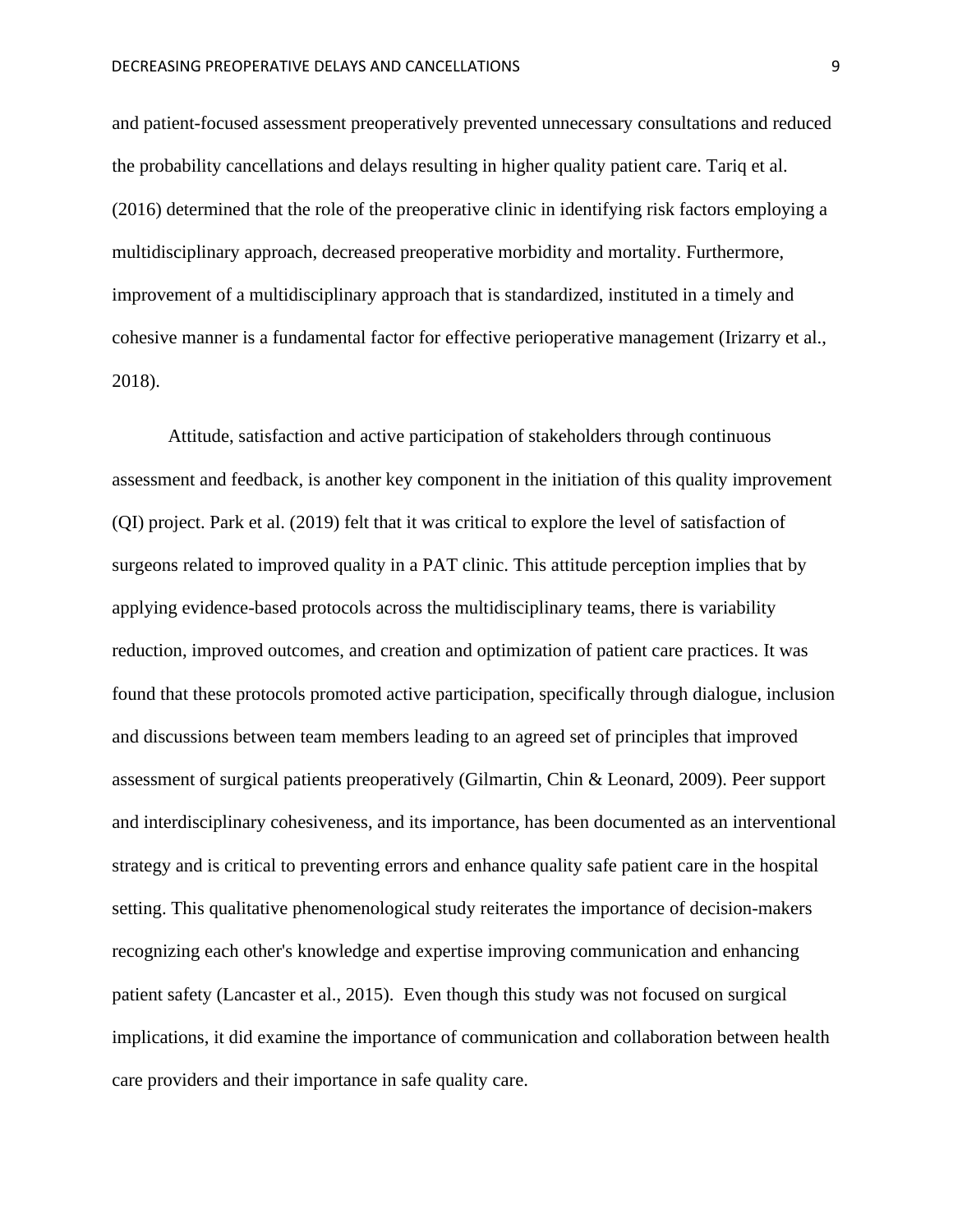Conny and Yim (2016) found that reinforcement of standardization and centralization of preoperative assessment documentation reduces unnecessary day-surgery cancellations and results in quality improvement across the perioperative care setting. Siragusa et al. (2011) stated that structuring and prioritizing patient needs and co-morbidities between stakeholders to identify important risk factors that initiate proper testing and consultation limits future delays and cancellations prior to surgery. Hagaman et al. (2018) identified that incomplete medical history and lack of downstream communication pathways during the preanesthetic process clarifies and consolidates pertinent information between team members. These adequate assessment pathways result in higher quality clinician's cooperation and reduce fragmentation of care pre, intra and postoperatively. Reduction of fragmentation avoids the variability that results in clinician disparities and focuses on the improving the workflow and effective communication, all of which are essential components of quality care throughout the surgical process. These pathways also promote cohesive care that directs the patient through the entire surgical process Furthermore, institution-specific standardized and thorough guidelines, that are clear, evidencebased, minimize poor patient outcomes (Hagaman et al., 2018). However, there were limitations, specifically in the QI article, because it was a single-center project, it lacked generalization to other medical and surgical clinics where electronic health records (EHRs) were used and did not observe patient outcomes and process metrics.

Limited studies examined the positive and negative effects of a well-run PAT clinic and how the preoperative assessment process is a catalyst for process efficiency, safety and quality care outcomes. One study focused on the importance of an advanced practice nurse (APRN) as a primary leader in a PAT clinic (Sebach et al., 2017). One study analyzed the effectiveness of an APRN coordinating, assessing, educating, and minimizing elective surgery cancellations (Conny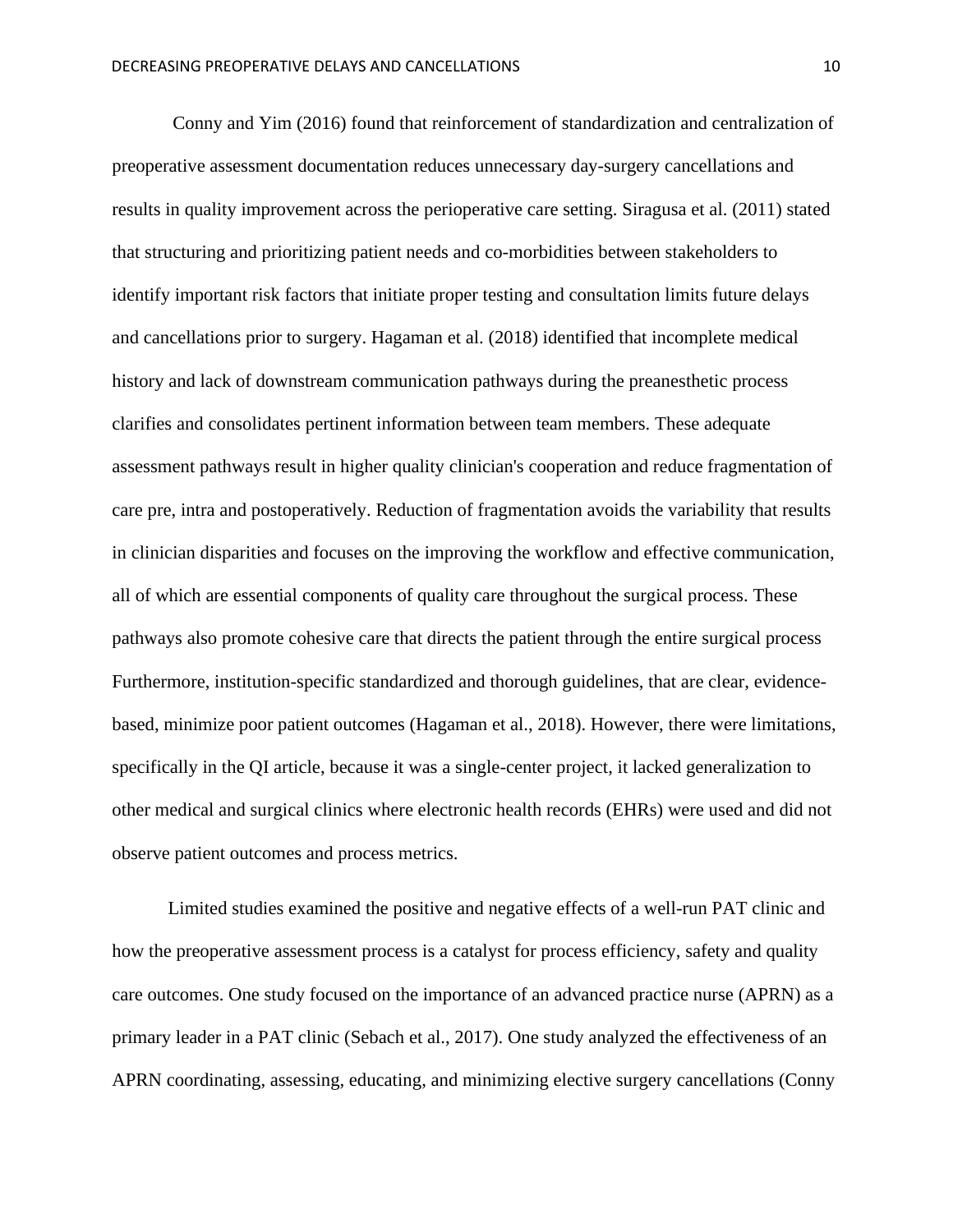& Wan-Yim, 2016). They reported that a multidisciplinary approach delineating clinical guidelines, pathways and protocols was advocated to optimize patients' status preoperatively. This approach was validated by Irizarry-Alvarado et al. (2019) that initiated a QI project that determined team building and creation of a collaborative work environment based on trust and mutual respect was critical in identifying root causes for medical optimization preoperatively. This QI project resulted in a 14% improvement in operating margin, and a 24% improvement in staff satisfaction. Sebach et al. (2015) examined if the lack of standardization and collaboration between surgeons, patients and primary care providers resulted in uncoordinated and costly preoperative care in a nurse practitioner-led PAT within a multispecialty orthopedic clinic. Prior to its implementation the PAT clinic lacked uniformity, contributing to unnecessary surgical cancellations. Following implementation, the number of patients medically optimized for surgery and group revenue were increased.

#### **Gaps in Research**

The studies included in this literature review utilized communication and collaboration resources to improve patient safety with the aim to build a better preoperative patient care model with less surgical cancellations and delays. In many of the studies, the value of the preoperative clinics in identifying patient issues operating room (O.R.) efficiency was directly related to positive patient surgical outcomes pre, post and intraoperatively. These studies correlated with one another with a focus on multidisciplinary teams' need to allow downstream communication. However, limited articles utilizing QI initiatives were lacking that showed gaps in research that could not be rectified to demonstrate each department's role in building a better PAT clinic. Additionally, the studies available do not delineate whether hospital size, nurse-led, APRN-led or anesthesiologist-led PAT clinics are statistically significant for patient safety and quality care.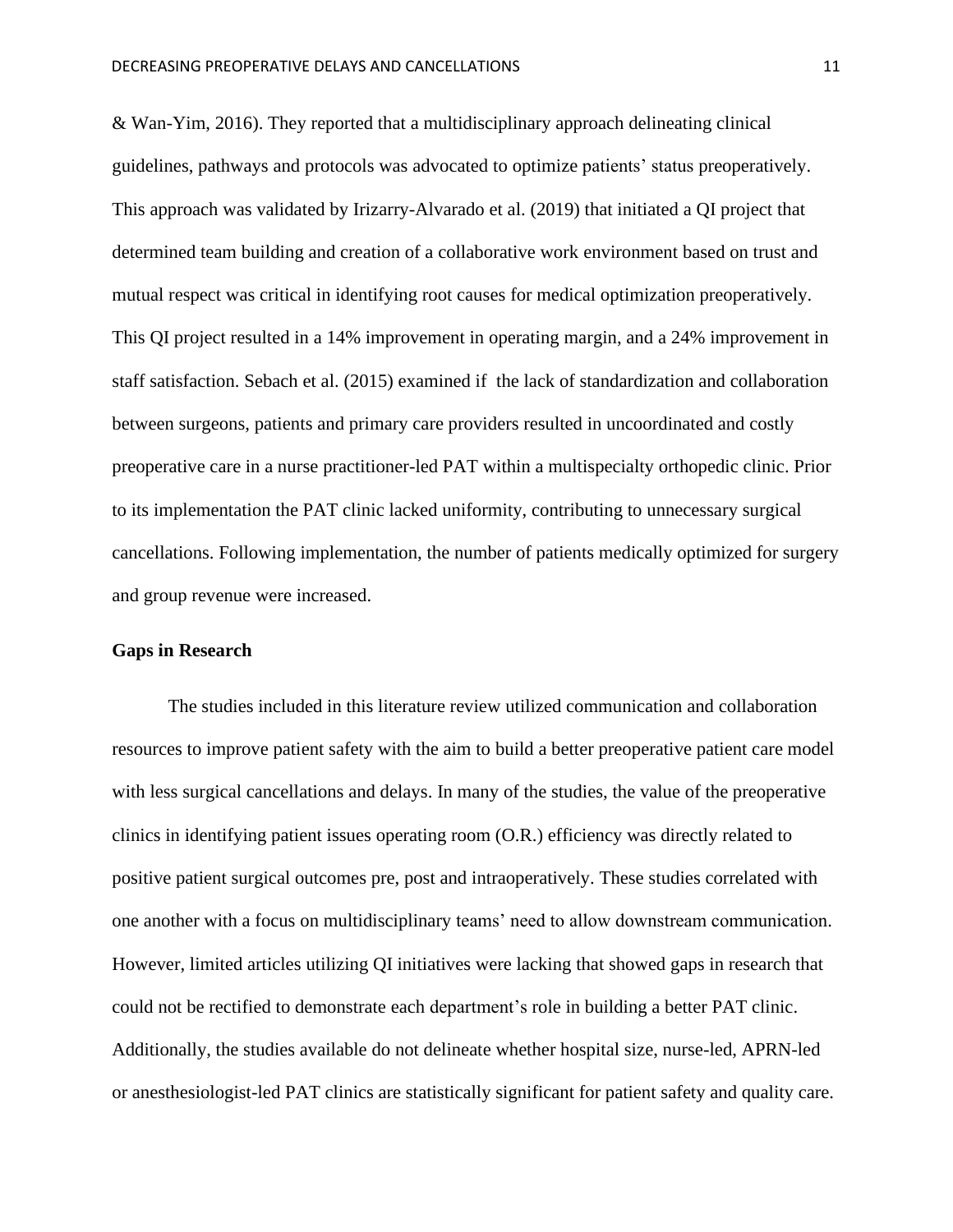#### **Theoretical Framework**

 The Stetler Model of Research Utilization to Facilitate Evidenced-Based Practice initiates a QI effort employing research utilization (see Appendix A) ( Stetler, 2001). This model helps practitioners integrate research findings and apply other relevant data, into everyday practice. Stetler created five phases, with each phase designed to facilitate critical thinking about the practical application of research findings, to use of evidence in the context of daily practice, and to mitigate some of the human errors made in decision making (Stetler, 2001).

Phases of the Stetler Model include:

1. Preparation

2. Validation

3. Comparative evaluation/decision making (synthesis and decisions/recommendations for criteria of applicability)

4. Translation/application (operational definition of use/actions for change)

5. Evaluation (alternative types of evaluation)

Most of the features of this framework incorporate steps of the research process and focus on bringing the best in safe and effective quality nursing care to the patient.

The Stetler model guide this QI project initially preparing to identify and define the potential issues causing delays and cancellations in the PAT clinic. Even though there were limited scientific studies, evidenced-based practice models and guidelines are available in the literature to identify the potential problems that could exist. Analysis of these problems will be based on a survey that will help determine desired outcomes. These findings consist of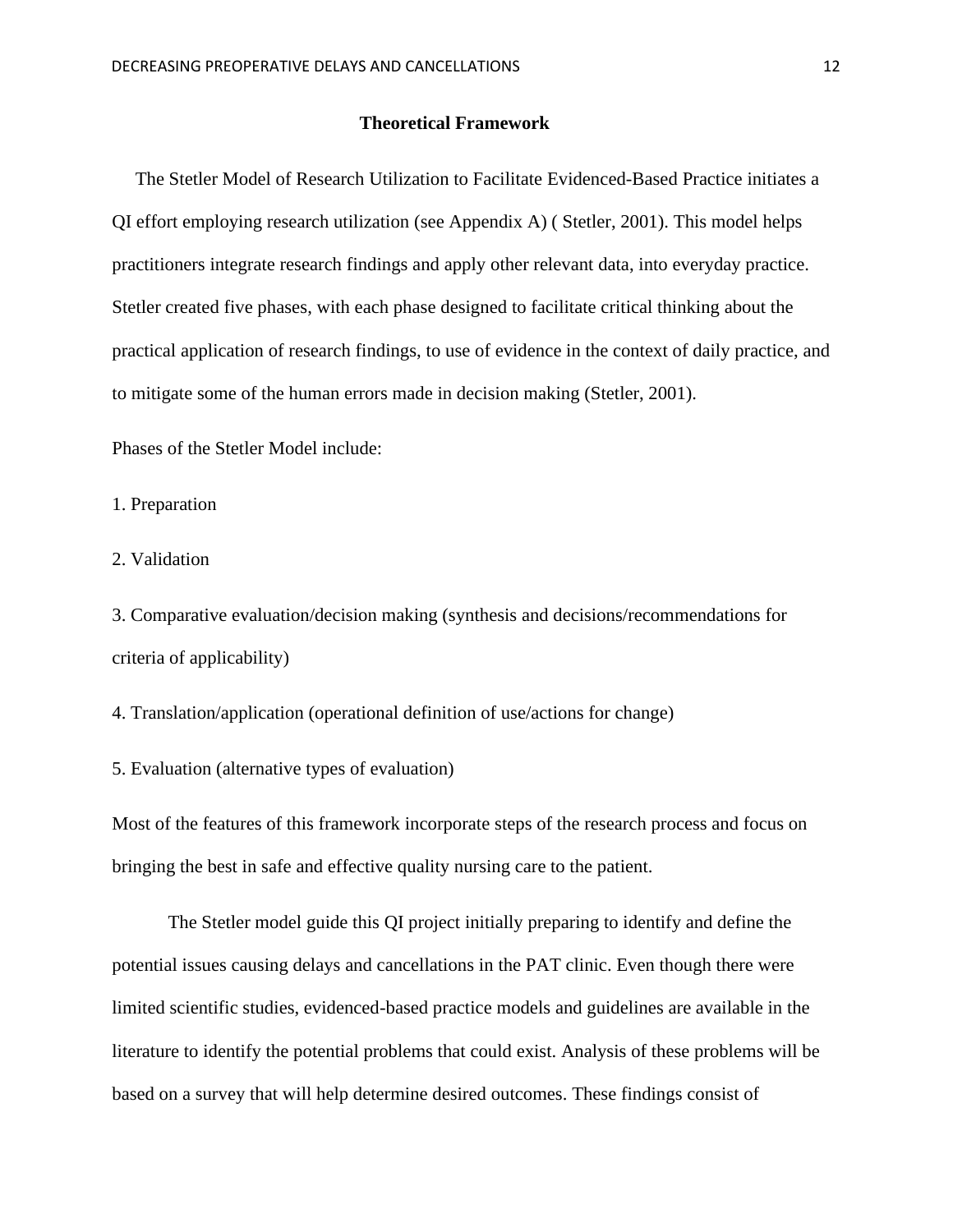incorporating collaboration and communication in the PAT clinic and will be used as detailed qualifiers that validate a need to focus on stakeholders involved in the preoperative process. When compared and evaluated these findings will be cumulative and will help determine recommendations needed for a well-run PAT clinic. Finally, Stetlers' model will help focus the projects level of use between the stakeholders utilizing changes in strategy to achieve the overall goal of what constitutes effectiveness in the PAT clinic with outcomes that are goal-oriented and offer summative evaluation strategies.

#### **Project Design**

Quality improvement project designs and models need to be approached using tools that approach performance in a structured and consistent way. Utilization of the PDSA Model allowed the DNP student to implement interventions to evaluate, change, improve and then reevaluate the QI project (AHRQ, 2015) and measure data outcomes to identify issues or departments that the stakeholders believed cause delays and cancellations. Semi -structured questions and interview results were followed by checklist implementation then a post implementation checklist utilization questionnaire identified inconsistencies between the stakeholders and to get a better grasp on what identifiers they saw as important catalysts causing delays and cancellations. An attempt was made to identify team members who are motivated for positive changes for the clinic and help foster safe quality care environment.

The "Plan" for the project was initiated with conversations with the Director of Surgical Services who is currently in charge of the PAT clinic. These initial discussions focused on the quality improvement needs of causes related to same-day surgical delays and cancellations. This planning stage continued with a review of literature identifying the causes and ways to promote and improve factors impacting the department. The planned question was how a change in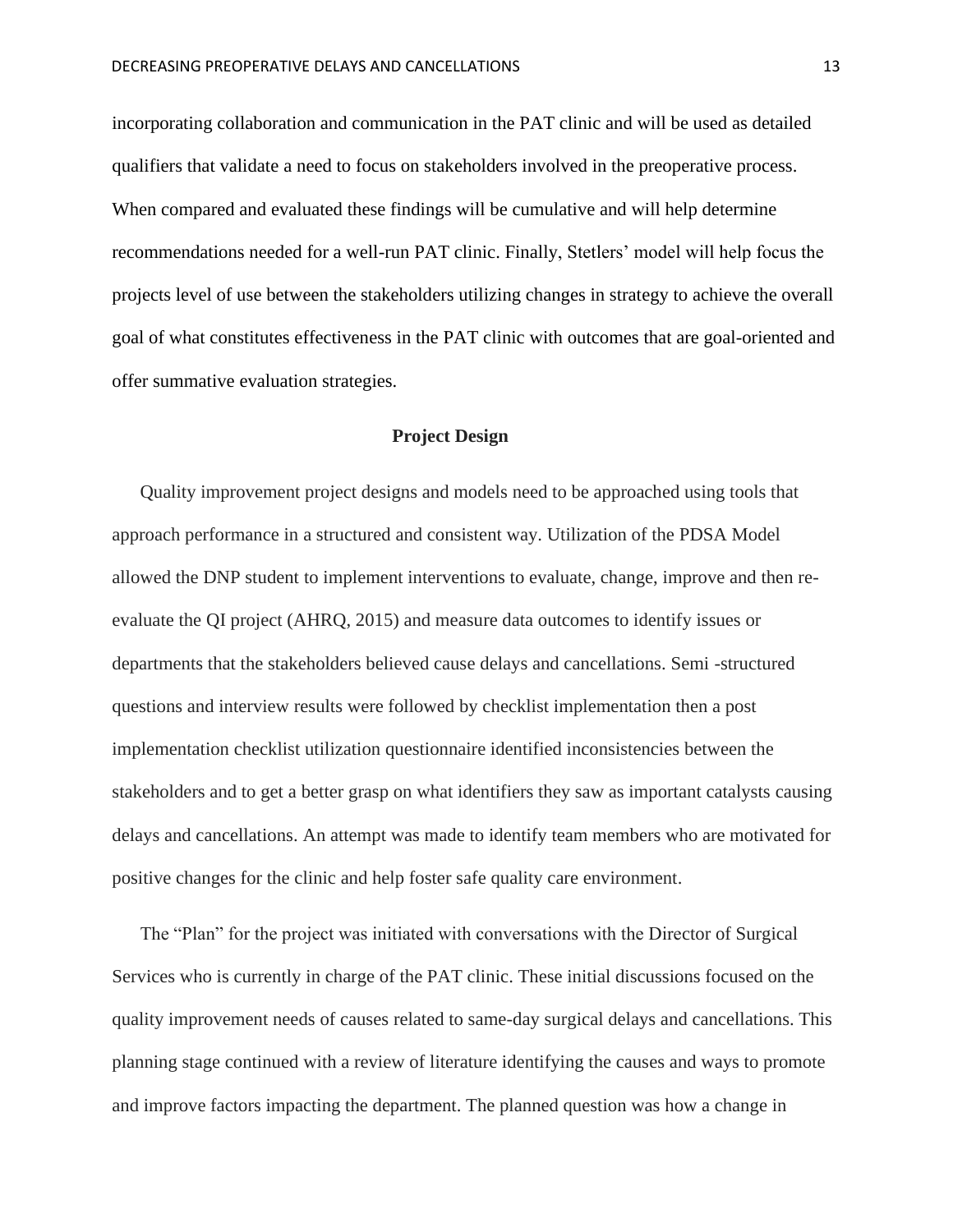downstream communication and collaboration to decrease delays and cancellations. A semistructured interview included five open ended questions developed by the DNP student that was utilized to identify if decreases in delays and cancellations occurred and then re-evaluated prior to a possible second PDSA cycle.

The "Do" stage was initiated by the DNP student compiling the information from the openended questionnaire and interviews that helped identify where each stakeholder believed what issues constitute poor outcome. Problems and observations were documented, and a standardized documentation checklist was created, by the DNP student, to establish a better communication bridge between stakeholders. Once deemed sufficient the checklist was distributed to all of the stakeholders for utilization in their offices and preoperative clinic.

The "Study" portion of the project involved identifying if a positive outcome occurred with a less than 1 % delay and cancellation rate post documentation implementation. The DNP student calculated the percentage of delays and cancellations preoperatively over the specific timeline and reviewed and compared the rates pre and post implementation. Also, an interview with stakeholders continued, to discuss their feedback, subsequent needs and perceptions of the QI project. Information gathered was presented to each stakeholder involved to help identify interventions that can further effectiveness in the PAT clinic.

In the "Act" stage interventions were evaluated and future interventions modified, by the DNP student with consultation with the director of surgical services, identifying the barriers and implementing educational protocols that minimized effectiveness preoperatively. Also, review of the project results in preparation for the next PDSA cycle by identifying modifications, and changes in documentation to increase quality improvement in the future. Finally, sharing the results and findings of surveys and interviews after project completion were initiated for greater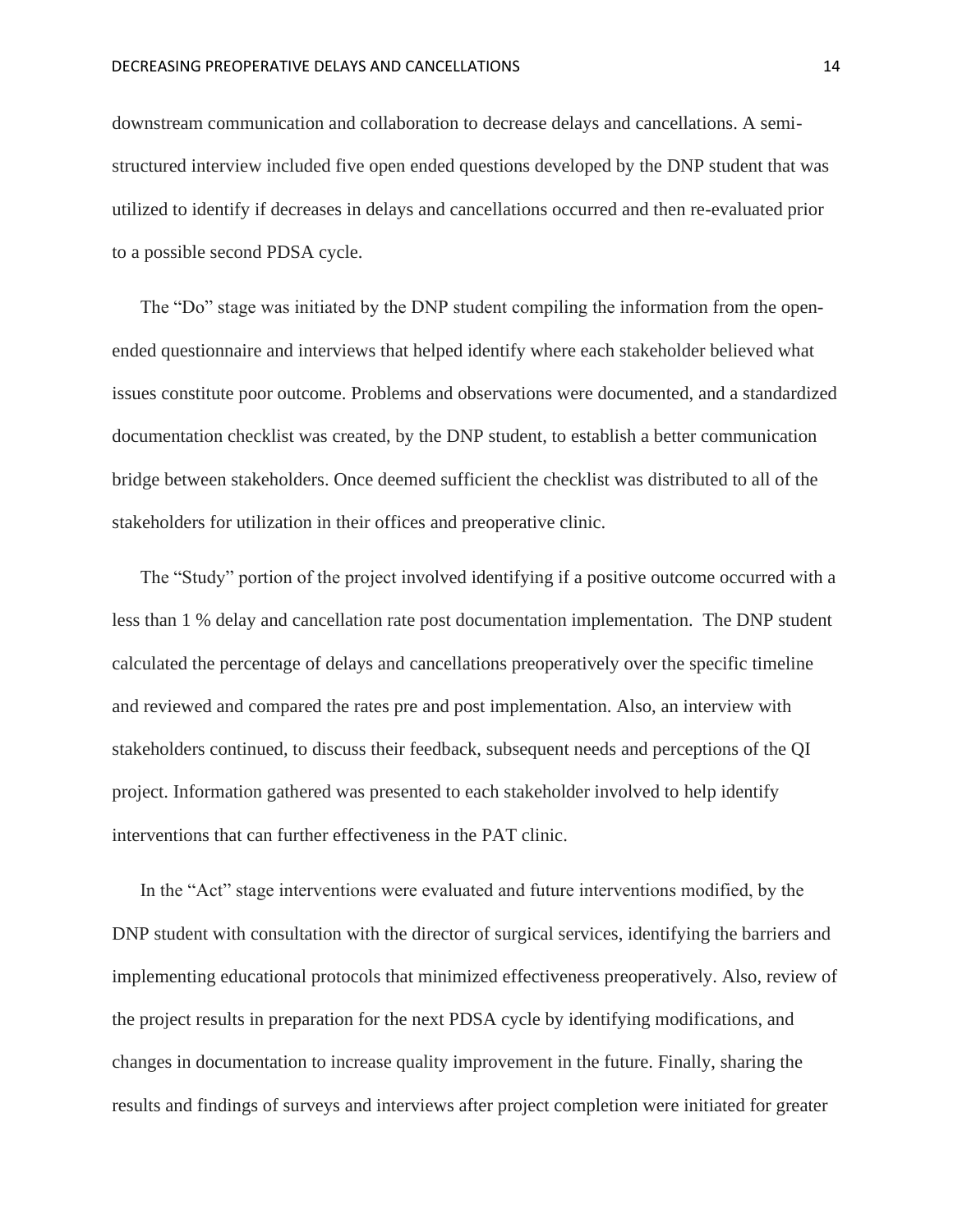communication and continuation of safe and effective preoperative care. Focus on existing pre intervention data reflected how the system previously functioned. Changes and improvement were measured utilizing performance measures that focused on quantitative , number of delayed or cancelled cases over the designated time period and its comparison both pre and post intervention. The identified qualitative data utilized content analysis research method, that observed current standardized preoperative guidelines and monitor performance changes, based on provider interviews pre and post checklist implementation. All stakeholders in interviews identified opportunities for improvement and elicited independent observations.

#### **Methods**

#### **Gap Analysis of Project Site**

Total joint and orthopedic spine patients have a high prevalence of co-morbidities which impacts preoperative assessment and surgical outcomes (Inacio et al., 2015). This project was implemented at a private non-profit 189 bed community hospital located in Massachusetts. The sample population included preoperative orthopedic total joint and spine patients with ASA clinical status I-III. Key stakeholders involved PAT nursing (4), orthopedic surgeons (5), and anesthesia (1). A cost benefit analysis is provided (see Appendix B). Qualitative data collection involved semi structured group interviews and questions, independent observations and discussions that were used to provide the context needed for improvements. Non-key stakeholders involved surgical booking staff that were not surveyed but helped with increasing the DNP students' knowledge of the surgical booking process starting with initial surgery booking confirmation.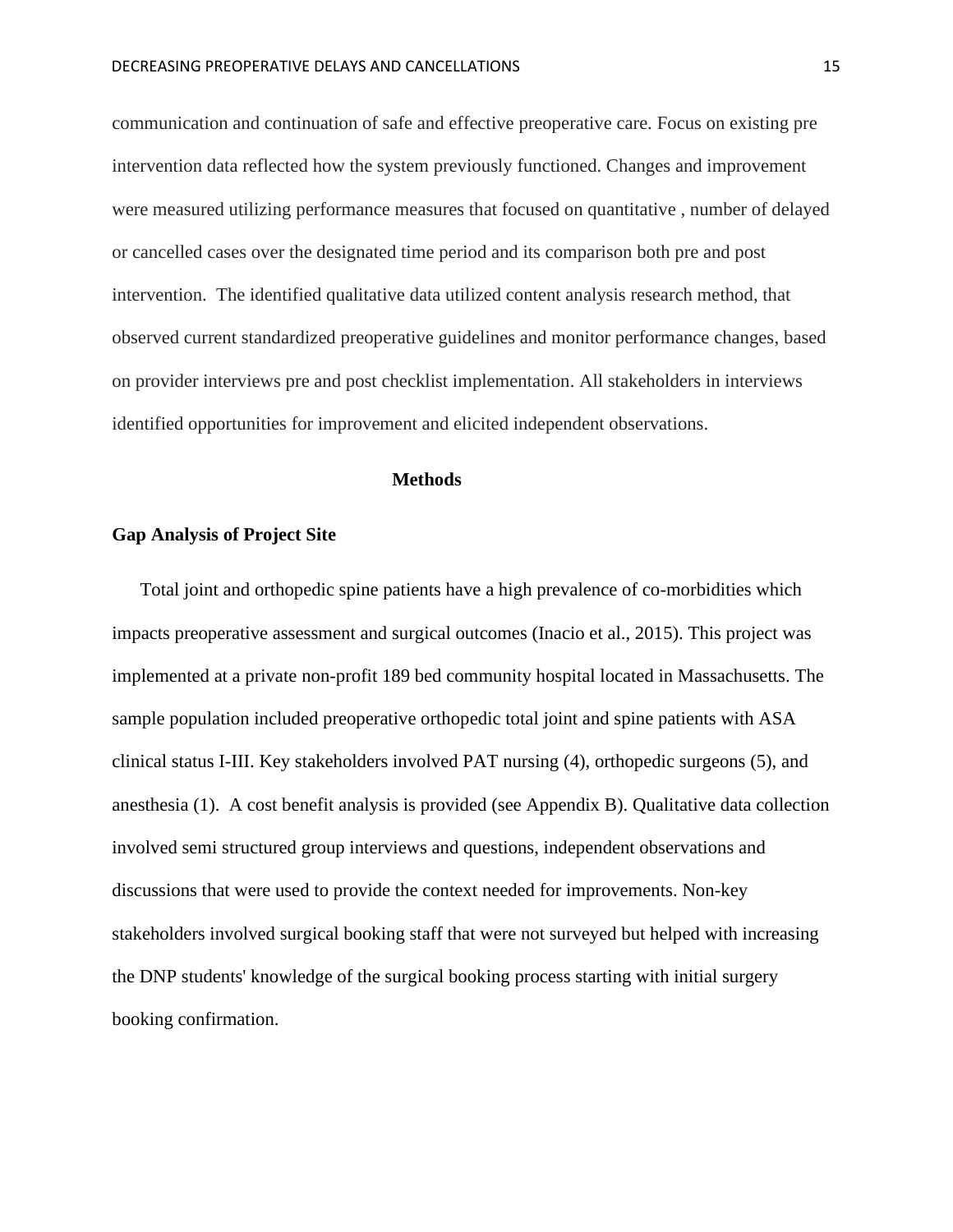Currently, our facilities' delays and cancellations occur due to inefficiencies identifying and agreeing on the patients' consultation needs preoperatively . This gap in patient preoperative assessment reinforced the need for accurate, comprehensive and standardized methods to identify present co-morbid conditions and to eliminate delays, cancellations, and reduce surgical risk.

To develop and establish a resource-efficient pathway in the preoperative clinic, a gap analysis was performed, which focused on two key problem- solving initiatives:

- 1. Instituting protocols and pathways early in the preoperative assessment process that increased patient satisfaction, operating room efficiency, proper testing and consultations in a timely and organized manner.
- 2. Creation of a checklist that relayed adequate communication and documentation of patient health problems between multidisciplinary teams involved to avoid patient presurgical delays and cancellations

This QI project implemented a practice/process improvement plan that utilized the Plan-Do-Study-Act model (PDSA) (see Appendix C) that broke down interventions to evaluate, change, improve and then re-evaluated performance improvement in a PAT clinic (Agency for Healthcare Research and Quality AHRQ, 2015). This PDSA model focused on investigation of the problem, identified adaptations and follow-up steps regarding the problem, reviewed the changes and successes, and finally tested the change. Standardization of preoperative documentation was the major catalyst of change utilized with these methods, this was applied to understand issues, test potential solutions, and develop a sustainable process in a PAT clinic. This project also identified causes of delays and cancellations between multidisciplinary teams and improved downstream communication issues therefore increasing surgical quality and safety beginning with the PAT clinic. Quantitative and qualitative methods were used, involving a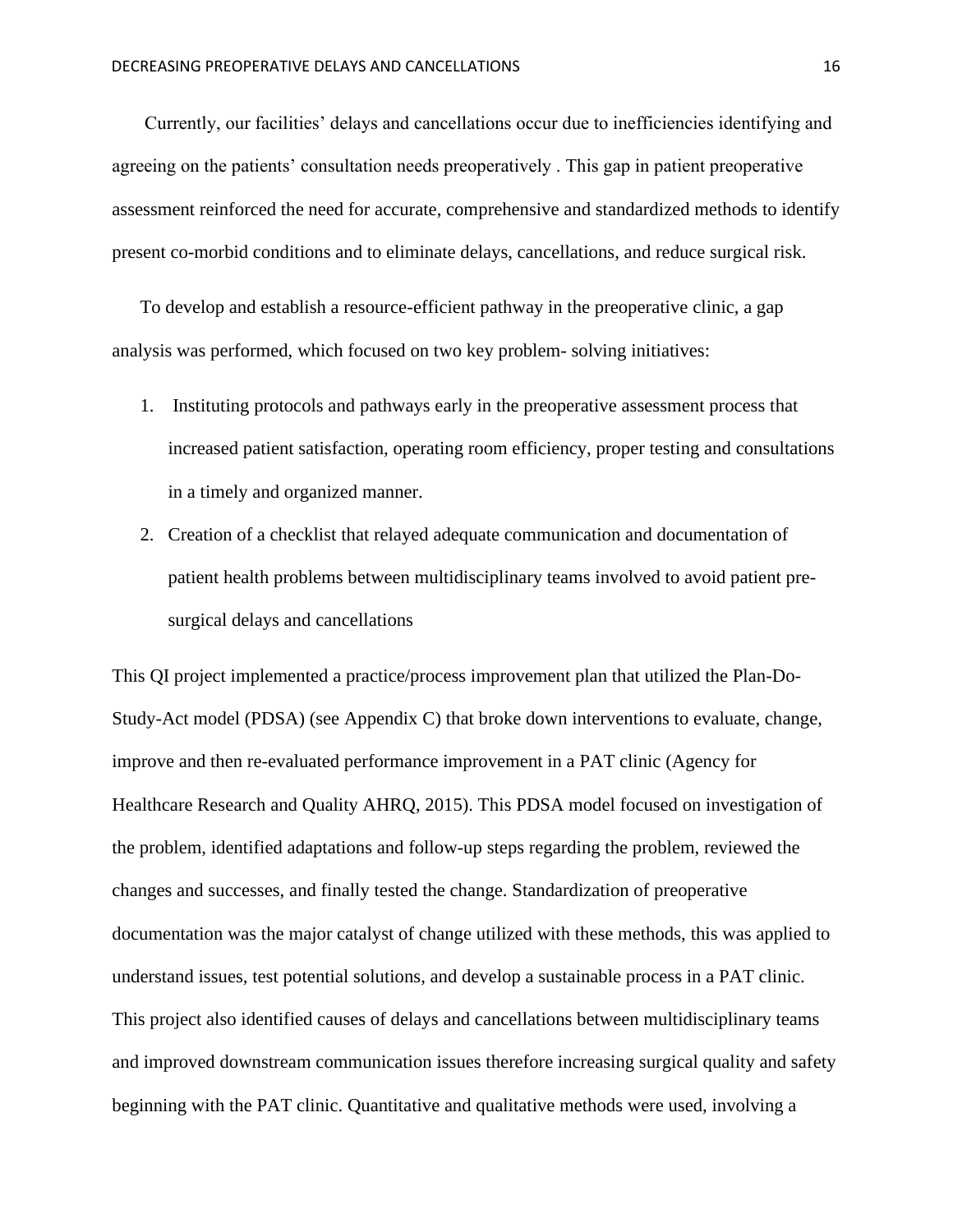semi-structured interview guide with stakeholders, a standardized provider checklist and a postutilization questionnaire that evaluated outcomes post-implementation.

#### **Project Goals**

This quality improvement project (1) identified and defined the potential issues causing delays and cancellations in the PAT clinic (2) created a multidisciplinary team communication and collaboration checklist of patient preoperative status and consulting needs centralized between stakeholders . The goal of this QI project was to decrease same-day surgical delays and cancellations in orthopedic total joint and spine patients preoperatively.

- Goal 1: increased interdepartmental communication between stakeholders
	- Objective: Implementation of a survey and interviews with stakeholders to clarify the process and identify potential failures in the system and discuss ways for improvement
	- Outcome: There was identification, pre-checklist implementation, of downstream communication issues that affected delays and cancellation. These communication issues previously caused delays and cancellations of 4%.
- Goal 2: present standardized documentation checklist to be utilized from surgical booking until day of surgery
	- Objective: Administer a preoperative checklist that will be assessed with communication parameters resulting in improvement of delays and cancellations with a follow up questionnaire to identify if parameters were met.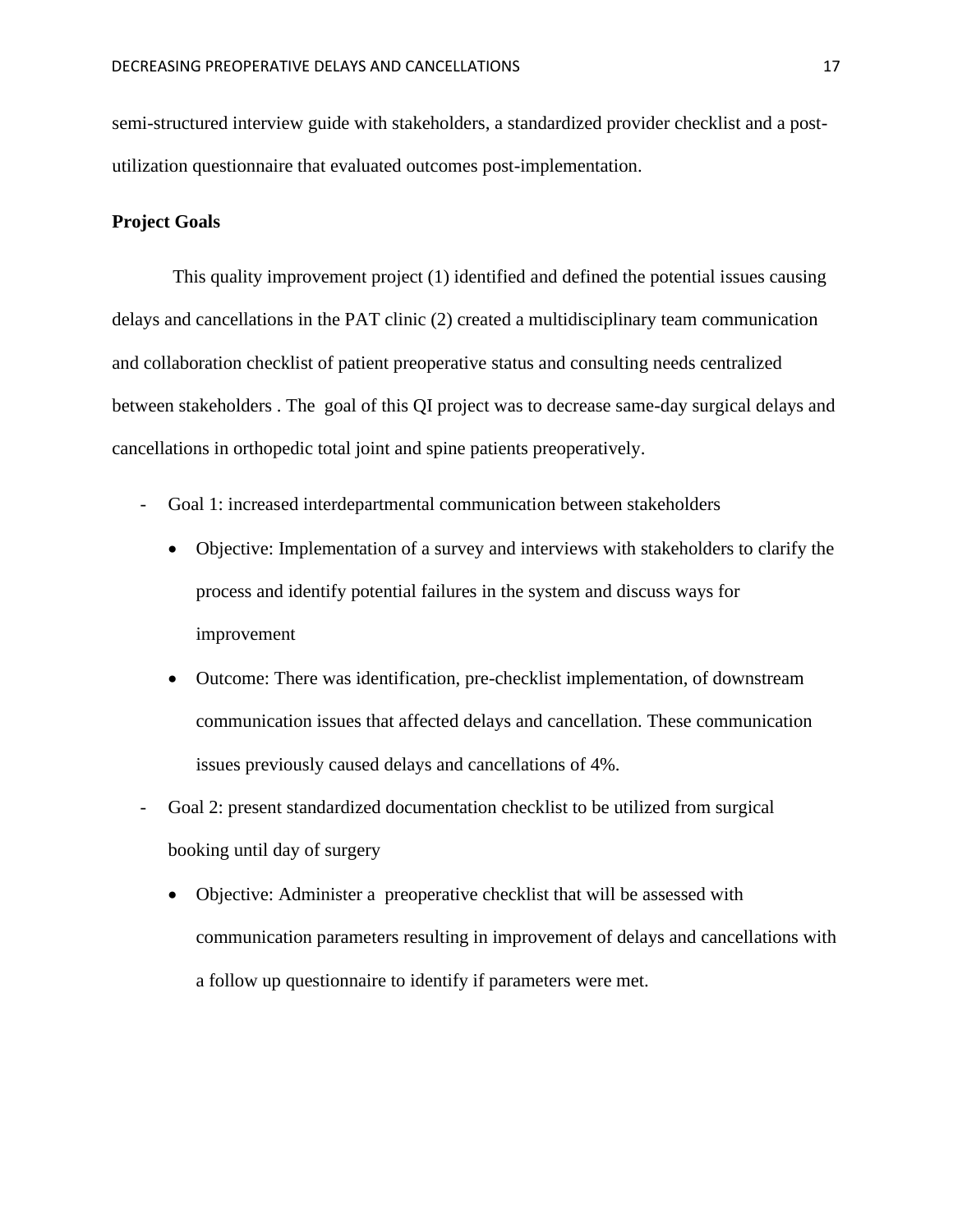• Outcome: There was an increase in collaboration, determined between multidisciplinary teams utilizing the checklist that solved problems associated with delays and cancellations.

#### **Measurement Instruments**

In order to measure the outcomes of this DNP Project the following instruments were used. Each questionnaire was developed by the DNP student. A five semi-structured open-ended question interview guide that provided simple and comprehensive feedback about patient evaluation, operative delays, cancellations and downstream communication issues preoperatively. Once this questionnaire was obtained, a follow-up short interview process questionnaire with the stakeholders determined multidisciplinary actions needed to create communication consistencies between PAT clinic departments. The input from the stakeholders included conversations of ways to create better communication protocols in each department that helped future PDSA cycles.

Follow up discussions measured and identified incongruencies in documentation from surgical booking until the day of surgery beginning with the initial booking of the surgical procedure day of surgery. This measured whether the lack of verbal communication between multidisciplinary teams about patient comorbidities increased delays and cancellations.

Finally, a follow-up communication assessment checklist utilization questionnaire identified if preoperative communication parameters were met.

The semi-structured interview guide and process (see Appendix C) was used to provide the context needed for improvement.. This guide was the initial measurement tool identifying communication gaps between multidisciplinary teams during the initial surgical booking process.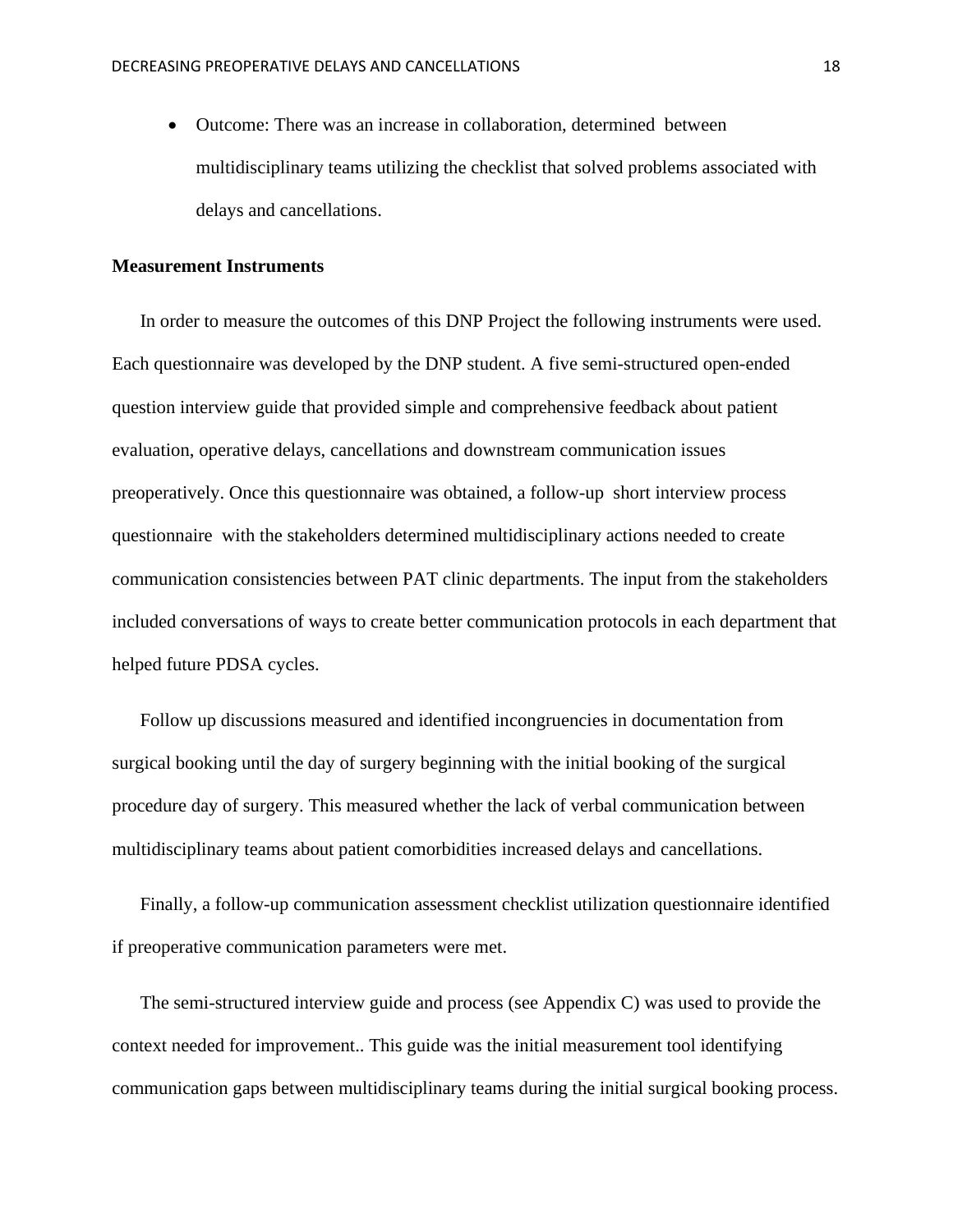Qualitative data utilizing individual discussions were used to capture the incongruencies in checklist documentation and the multidisciplinary communication causes of surgical delays and cancellation rates. Existing PAT data was evaluated with the current system of previous causes of delays and cancellations which helped defined and adopt standardized performance measures. The qualitative data gathered from the open-ended questions and interviews was organized and analyzed for trends to continue to improve future PDSA cycles.

Following the open-ended interview questions and interview process comments and feedback was identified a standardized preoperative checklist (Appendix D) was developed by the DNP student that evaluated communication failures that resulted in preoperative delays and cancellations. This checklist consisted of the most recent evidence-based information to provide factual information that identified multidisciplinary communication issues preoperatively, identified if multidisciplinary teams communicated effectively and identified lapses in downstream communication that lead to delays and cancellations preoperatively. This checklist followed ten unidentifiable total joint/spine patients from surgical booking until day of surgery. Patient cases were discussed following the HIPAA guidelines on confidentiality in order to evaluate the quality of the interventions and outcomes. Percentage of delays and cancellations were compared with total joint/spine cases cancellations and delays three months prior to this quality improvement study and checklist implementation. Rates of cancellations and delays were compared and reviewed with the multidisciplinary team members who were then given the opportunity to ask questions and provide feedback about the results.

In order to measure post implementation outcomes an assessment questionnaire was then developed by the DNP student to identify if communication parameters were met preoperatively. This questionnaire focused on comments and feedback from the multidisciplinary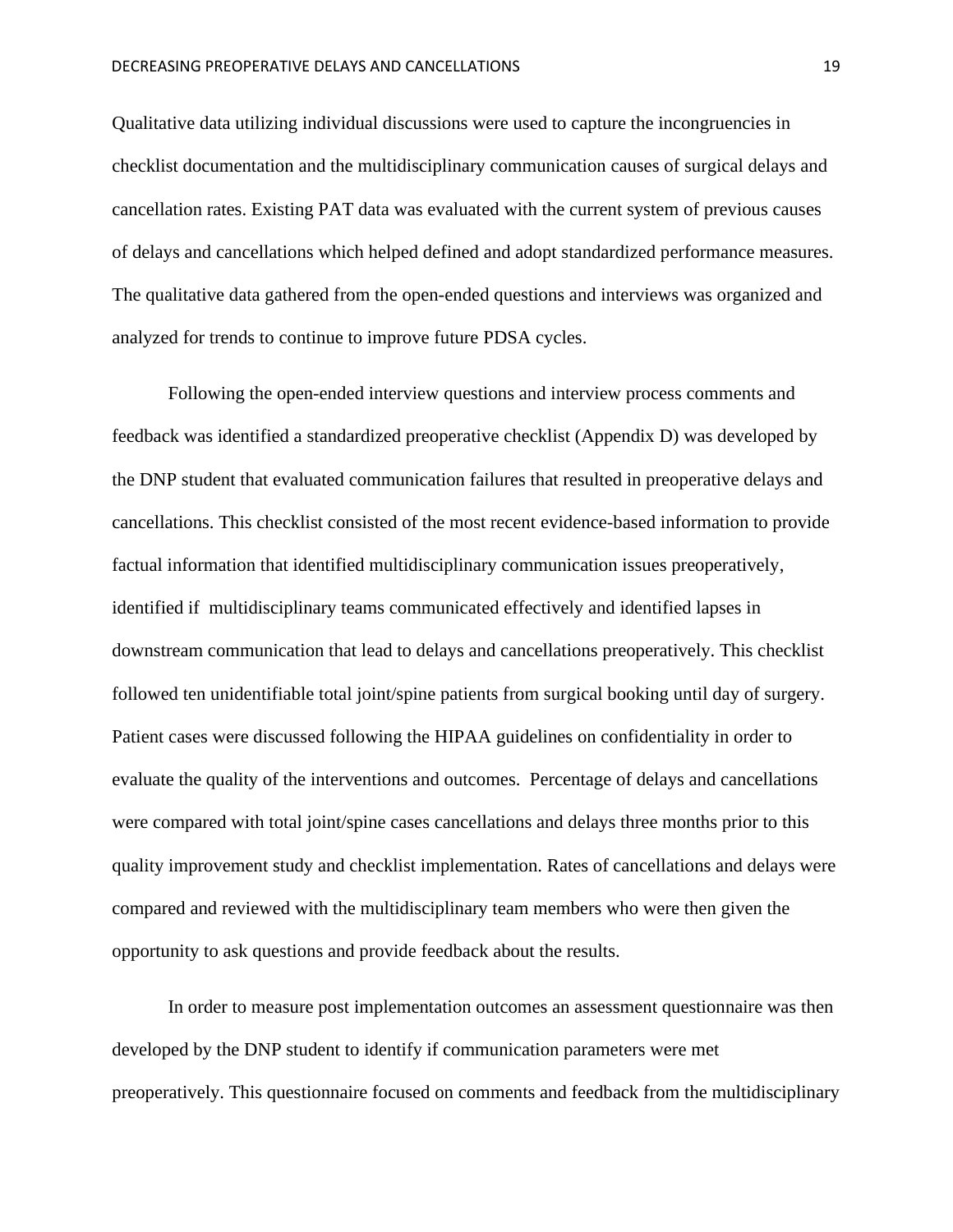team and were noted for commonalities and differences and was used to modify and adopt better strategies to decrease delays and cancellations. Data derived was also used for future PDSA cycles.

#### **Ethical Considerations/Protection of Human Subjects**

The University of Massachusetts, Amherst (UMass) Internal Review Board (IRB) approval was obtained prior to initiating the DNP Project (see Appendix G). The goal of this QI project focused on decreasing same-day surgical delays and cancellations. This project did not involve any research activities on human subjects and no patient specific health history was obtained so confidentiality was not be an issue since the target population were the providers. All data related to co-morbidities of unidentified patients preoperatively were kept confidential and patient identifiers were not provided through completion of the project. Participation of stakeholders was voluntary and followed the standards of care of the hospital without compromising the quality of care. All hospital data was stored in password protected files and computers.

#### **Results**

The DNP student first reviewed the semi structured five open ended interview questions (see Appendix D) with stakeholders. All of ten providers filled out the open-ended questionnaire (orthopedic surgeons  $(n=4)$ , PAT nurses  $(n=4)$  anesthesia providers  $(n=2)$  between January 4, 2021 and January 22, 2021. The pre-implementation questionnaire determined that nearly all participants believed current issues with surgical delays and cancellations caused inefficiency of the preoperative evaluation process with one undecided based on a disagreement as to whether who would be at fault for the inefficiencies. Also, the participants indicated the need for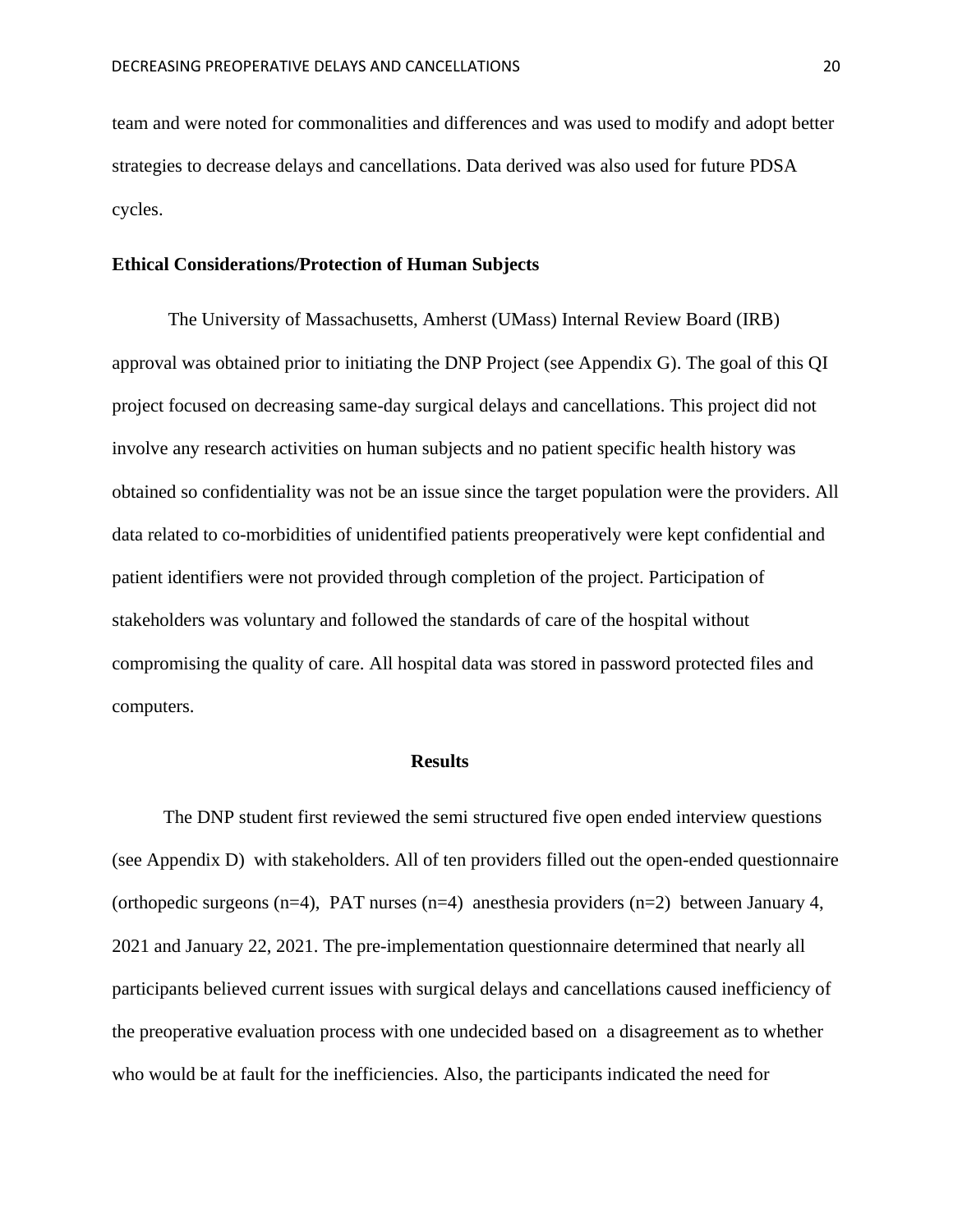congruency and communication collaboration between all multidisciplinary teams was needed to limit delays and cancellations. Additionally, all participants agreed on the implementation of standardization of preoperative documentation would significantly improve the preoperative process. Irizarry et al., (2018) identified the importance of a standardized multidisciplinary approach as the fundamental factor for effective perioperative management. This importance was indicated by the results of the pre-implementation questionnaire and interviews.

A content analysis was used to determine the results of the pre-implementation questionnaire interviews are described in Table 1.

| Table 1. Pre-implementation questionnaire interview results |                 |                   |                                                     |
|-------------------------------------------------------------|-----------------|-------------------|-----------------------------------------------------|
| <b>Themes</b>                                               | Categories      | Codes             | Quota from participants                             |
| Factors                                                     | Surgeon         | Lack of surgeon   | "Surgeons think that it is our total responsibility |
| effecting                                                   | related factors | support           | to get all the information on patients even though  |
| delay and                                                   |                 |                   | they don't send the primary information             |
| cancelation                                                 |                 |                   | accurately"                                         |
|                                                             |                 | Limited           | "It's stressful when you start out with limited     |
|                                                             |                 | information from  | preoperative information from the surgeons'         |
|                                                             |                 | surgeon / limited | office and are unable to move forward quickly to    |
|                                                             |                 | communication     | have the patient ready for day of surgery"          |
|                                                             |                 | with surgeon      |                                                     |
|                                                             |                 | Lack of support   | "It would be nice if anesthesia helped us figure    |
|                                                             |                 | from other units  | out a way to make it easier to get the right        |
|                                                             |                 |                   | information from the surgeons office"               |
|                                                             | Documentation   |                   | The preoperative documentation can be scattered     |
|                                                             | related factors |                   | and lack cohesiveness"                              |
|                                                             | Healthcare      | Miscommunication/ | "Fixing the problem involves getting all of us on   |
|                                                             | Team related    | Misperception     | the right page during the evaluation "              |
|                                                             | factors         |                   |                                                     |
|                                                             |                 | Expectation from  | "I can't be involved in both the surgery and the    |
|                                                             |                 | other team        | preoperative process. My office takes care of       |
|                                                             |                 | members           | sending patient information"                        |
|                                                             |                 |                   |                                                     |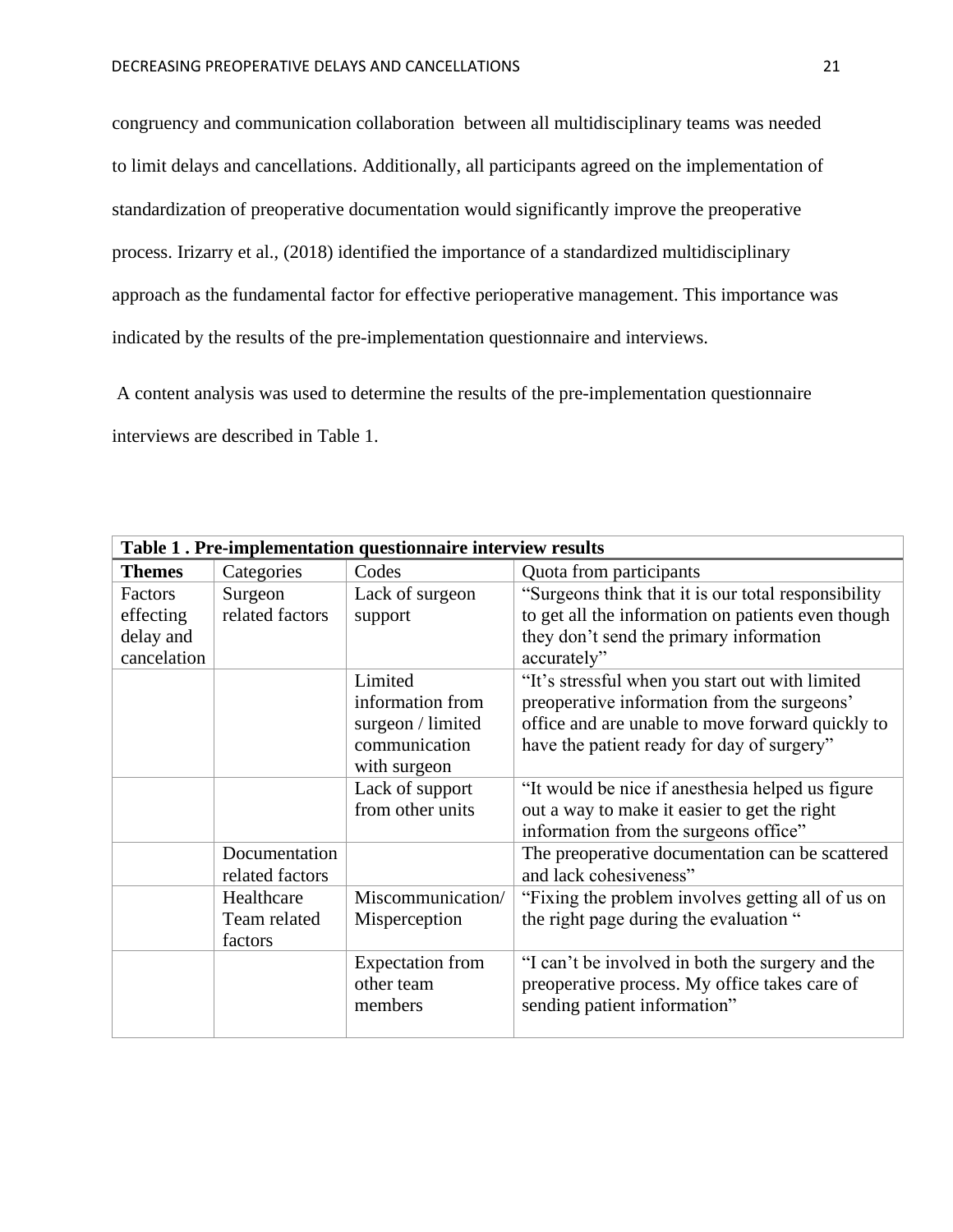The pre implementation questionnaire interviews identified three factors that providers believed affected delays and cancellations. This involved the surgeons' input, poor documentation and healthcare team related factors which validated poor downstream communication issues in the PAT clinic. The lack of support between providers and expectations of each group caused a lack of cohesiveness which led to documentation issues preoperatively. This deficiency of a standardized multidisciplinary approach was identified by Irizarry et al., (2018) as the fundamental factor for ineffective perioperative management.

After the participants filled out the questionnaire and interviewed, a standardized provider preoperative checklist was created by the DNP student. This checklist identified if downstream communication issues occurred between multidisciplinary teams during the preoperative process resulting in delays and cancellations.

 Ten total joint/ orthopedic spine surgeries were identified to utilize the standardized preoperative checklist (see Appendix E). Unfortunately, this low patient number was related to a decrease in elective surgical case load due to Covid-19. Implementation of the preoperative checklist showed that there were incongruencies in communication between providers. This was identified on the initial surgical booking forms on a specific patient comorbidity and the need for consultation, however this inconsistency did not result in any delays or cancellations . During the checklist implementation anesthesia and PAT (pre-anesthesia testing) nurses provided verbal feedback. They determined that their ability to efficiently schedule and verify patient health history and consultation needs relied on the initial surgical booking form information. Once this downstream communication was initiated they could accurately assess patient preoperative needs efficiently. This information was validated on the checklist protocol review that noted no downstream communication issues regarding PAT and anesthesia needs and questions and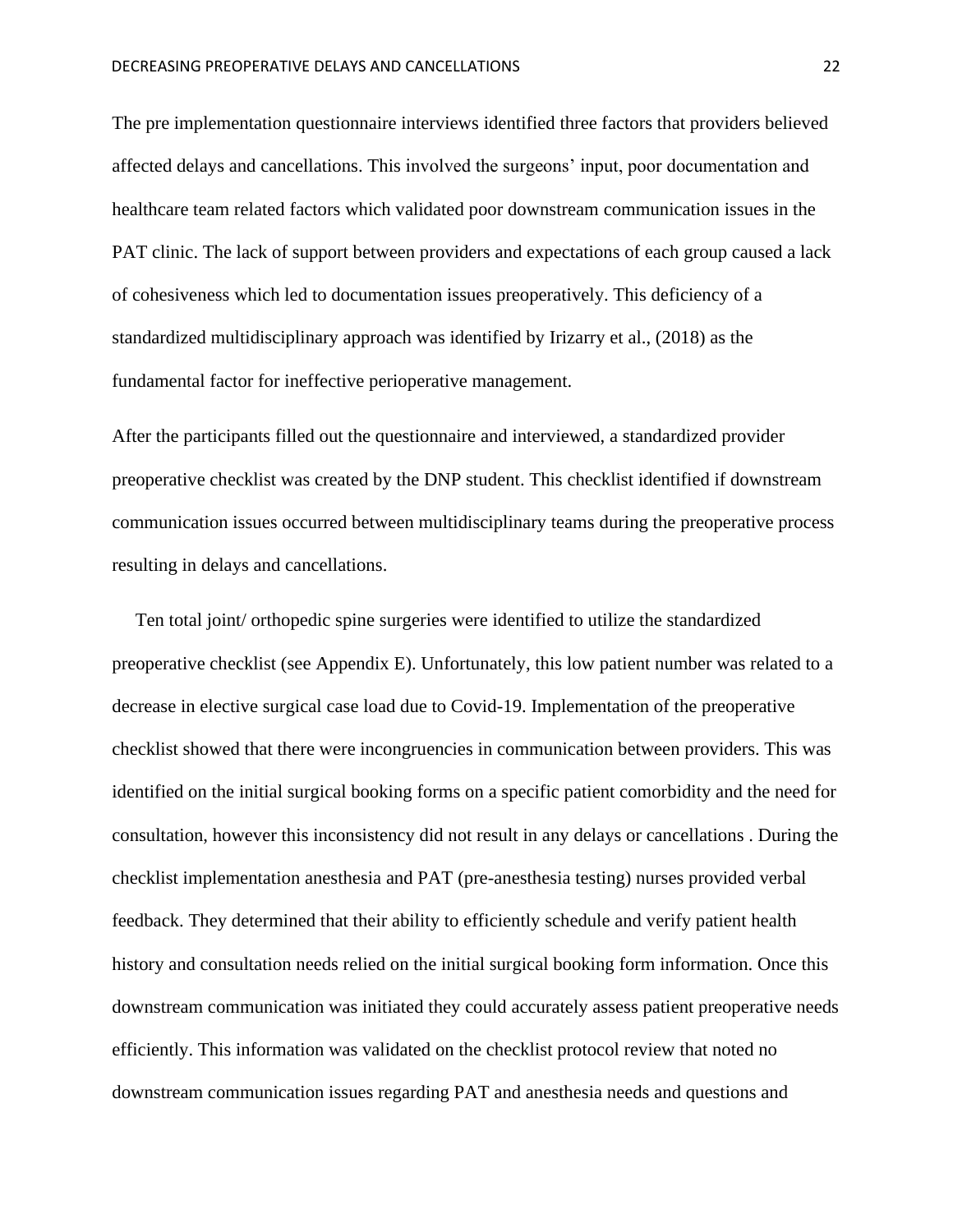answers with verifying patient preoperative needs for the ten study surgeries, except for the incorrect booking information by the surgeons' office. The surgeons verbally mentioned difficulty with the surgical booking form, however seemed to feel that it was anesthesia and the PAT clinics' responsibility to be the evaluators of comorbidities and subsequent consultations preoperatively. A verbal explanation of evidenced based practice articles was presented identifying the importance of multidisciplinary collaboration preoperatively.

 Finally, stakeholders were provided with a post implementation communication checklist utilization questionnaire and follow up post implementation interviews (see Appendix F) to identify the positive outcomes. Unfortunately, only five of the ten were returned anesthesia  $(N=2)$ , PAT nurses  $(N=2)$ , and surgeons  $(N=1)$ . These providers felt that all preoperative parameter questions were identified, validated and the standardized checklist resulted in an improvement of delays and cancellations during the implementation period (less than 1% in delays and cancellations), however they did verbally express the need for improvements.

A content analysis research method was used to determine the interview results of the postimplementation questionnaire are described in Table 2.

| Table 2. Post implementation interview on utilization of checklist developed in the project |                     |                        |                          |
|---------------------------------------------------------------------------------------------|---------------------|------------------------|--------------------------|
| <b>Themes</b>                                                                               | <b>Categories</b>   | Codes                  | <b>Quotations from</b>   |
|                                                                                             |                     |                        | participants             |
| Positive effect of                                                                          | Preoperative        | Positive feedback with | "The checklist helped    |
| checklist                                                                                   | communication       | the checklist from the | with communication       |
|                                                                                             | parameters were met | providers              | issues. It was easier to |
|                                                                                             |                     |                        | follow up with each      |
|                                                                                             |                     |                        | other knowing that we    |
|                                                                                             |                     |                        | were all responsible     |
|                                                                                             |                     |                        | identifying patient      |
|                                                                                             |                     |                        | issues"                  |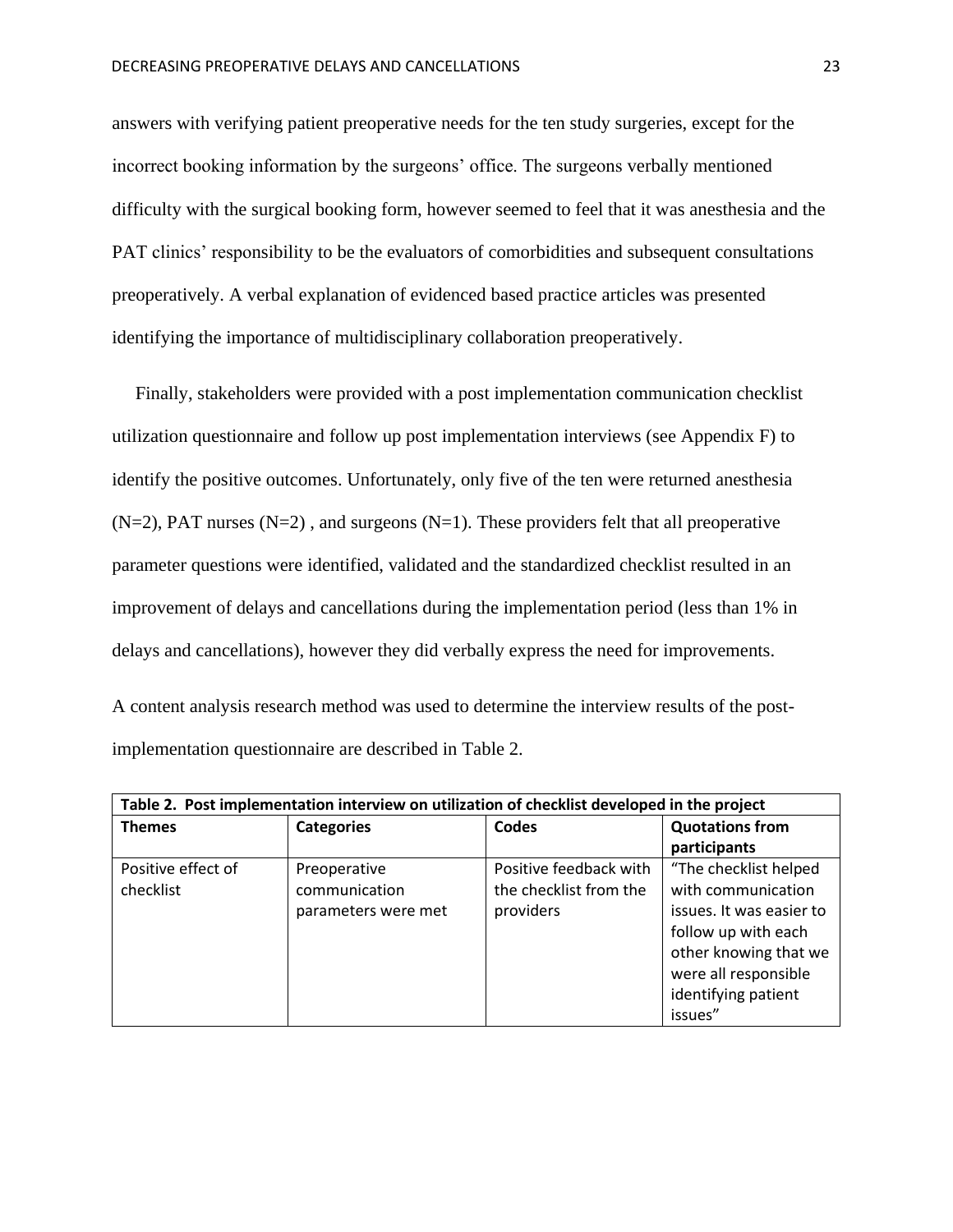|                                                       |                       |                                | "The checklist<br>definitely helped with<br>identification of most<br>preoperative needs<br>allowing us to identify<br>communication<br>breakdowns between<br>providers. Once this<br>was identified we<br>could call them and fix<br>the problem." |
|-------------------------------------------------------|-----------------------|--------------------------------|-----------------------------------------------------------------------------------------------------------------------------------------------------------------------------------------------------------------------------------------------------|
| Areas that need more<br>innovative ways to<br>improve | Documentation issues  | Documentation is<br>antiquated | "If we had<br>computerized<br>documentation, it<br>would help move the<br>process more<br>efficiently"                                                                                                                                              |
|                                                       |                       |                                | "A computerized<br>system would help<br>with communication<br>issues and avoid future<br>delays and<br>cancellations"                                                                                                                               |
|                                                       |                       |                                | "Will we ever have<br>computerized<br>documentation? This<br>may make it easier to<br>communicate patient<br>issues"                                                                                                                                |
| <b>Difficulties</b><br>implementing the<br>checklist  | Provider expectations | Lack of cohesive<br>support    | "The pre-anesthesia<br>testing clinic (PAT)<br>should be responsible<br>for identifying<br>patients' preoperative<br>needs after my office<br>books surgery                                                                                         |
|                                                       |                       |                                | "The checklist helped<br>but my job is surgery,<br>and my office finds the<br>paperwork<br>cumbersome"                                                                                                                                              |
|                                                       |                       |                                | "We could do a lot<br>more to help<br>communicate patient<br>issues with anesthesia<br>and surgeons"                                                                                                                                                |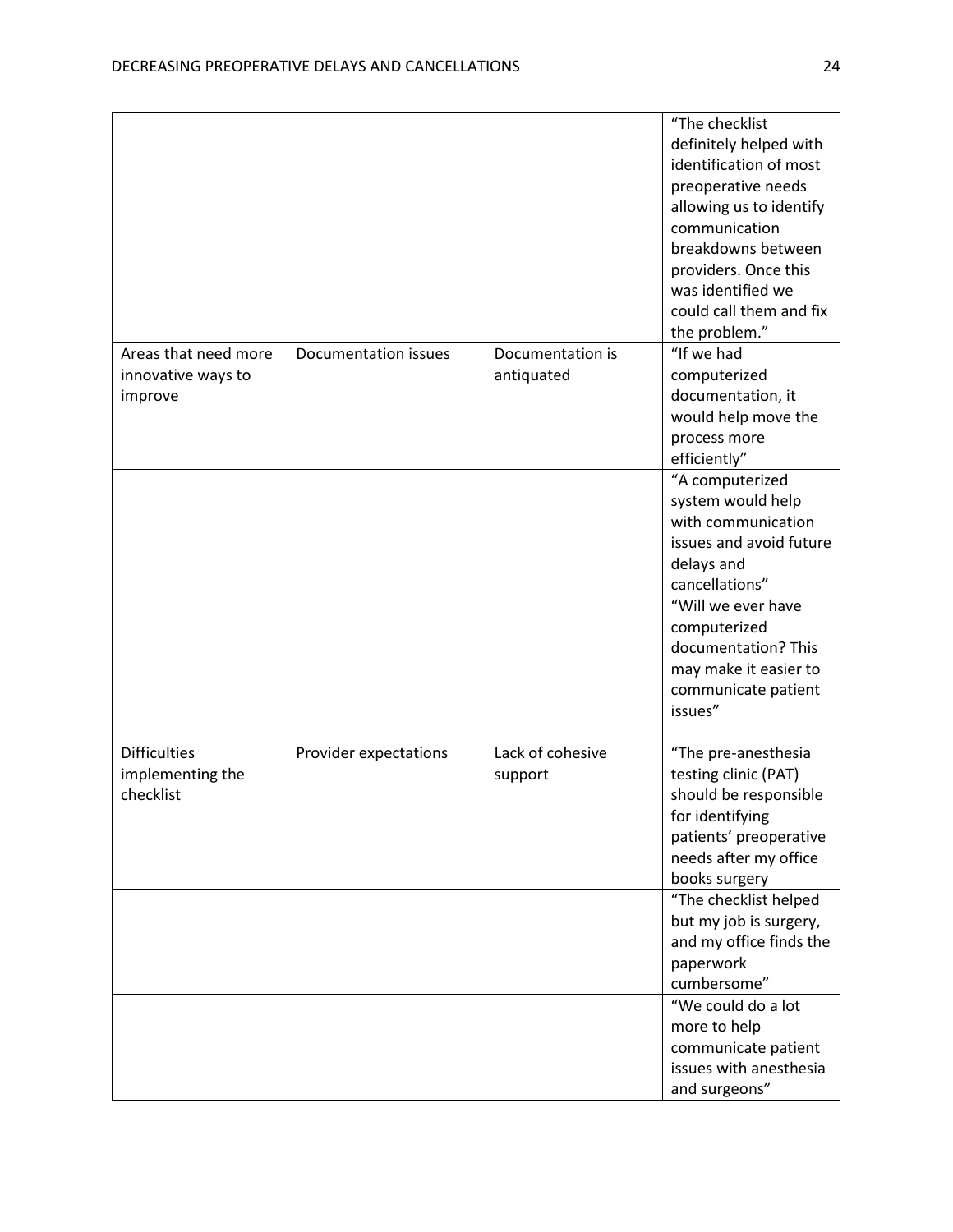The post implementation checklist interviews identified positive feedback identifying patient issues with improved communication between providers. However, areas of improvement were identified by all providers. Two providers spoke of the need for more surgeon communication in a timely manner about patients' preoperative status. This was brought up to the surgeons who initially disagreed, however identified verbally a need to specifically standardize computerized preoperative documentation with anesthesia and PAT, in future PDSA cycles. Documentation issues were also identified due to a lack of computer access needed between all providers to avoid future delays and cancellations. This caused a lack of cohesive support between providers quickly identifying patients' needs preoperatively. Improvement of these practice guidelines affecting PAT clinic delays and cancellations will result in building a better preoperative clinic in the future.

#### **Discussion**

The results of the of the checklist implementation showed that increasing communication flow within departments decreased the incidence of preoperative delays and cancellations. Even though the unanticipated barrier of the pandemic and some stakeholder resistance affected patient number, the interviews of how communication pathways worked effectively helped identify future potential. Even though surgeon support was lacking, peer support from the other stakeholders, as suggested by Lancaster et al. (2015), lead to multidisciplinary cohesiveness and improved assessment of the surgical patients preoperatively. Also reduced fragmentation of care avoided the variability so all stakeholders could focus on improving workflow throughout the surgical process. Positive quality improvement across the perioperative setting were identified through structure and standardization reducing delays and cancellations, however low patient numbers could not fully validate success.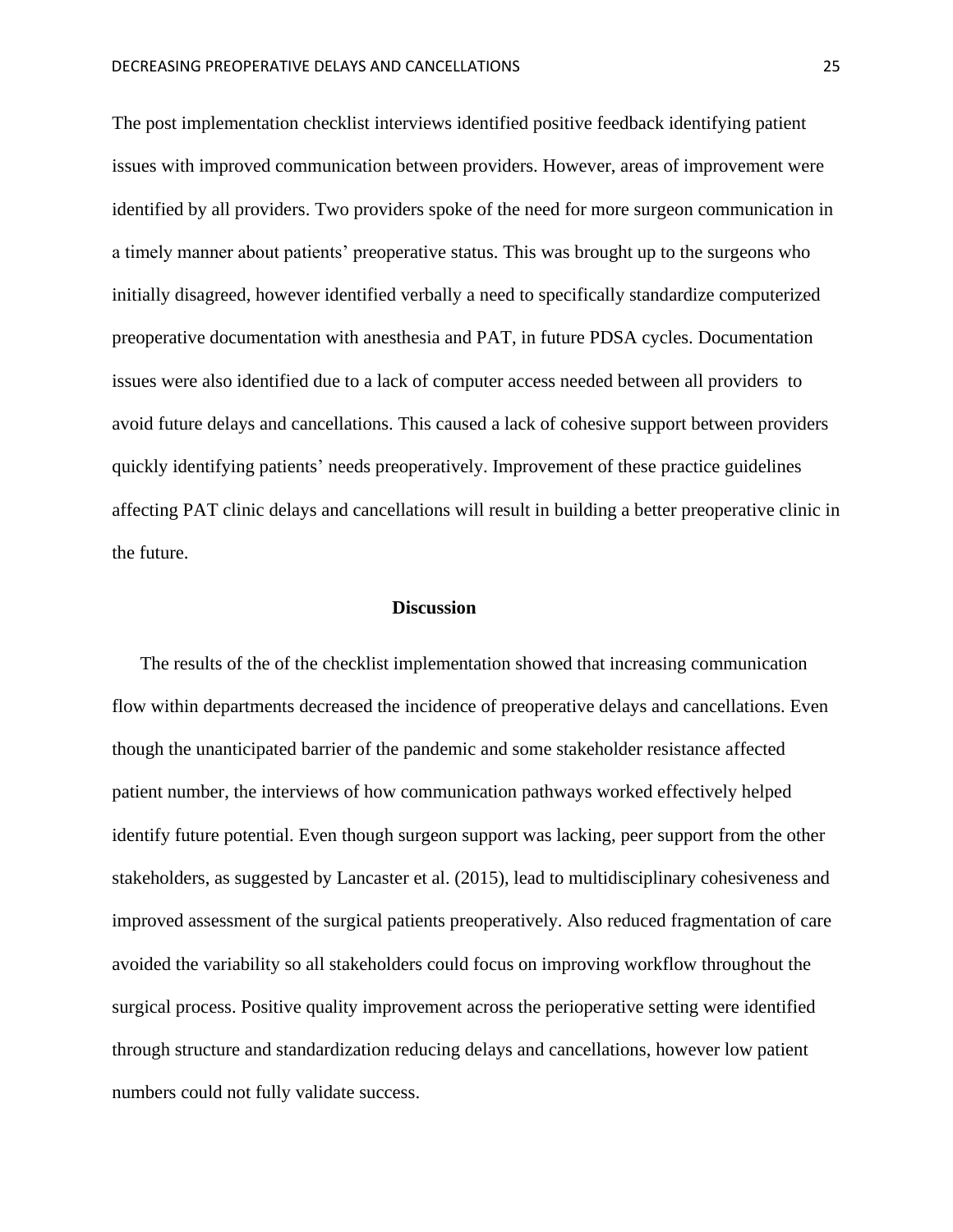Pre pandemic total joint/orthopedic spine cases average 225 and 400 cases per year respectively. This number was drastically reduced due to the pandemic and allowed only ten (n=10) patients to be involved in implementation. However, identification of poor patient outcomes was minimized through guidelines in the checklist and promoted cohesive patient care which is instrumental for future success. (Hagaman et al., 2018).

The facilitators and barriers of this improvement project involved pandemic limiting patient numbers due to operating shut down and participation, primarily surgeon engagement, returning semi structured open-ended interview guides and involvement in the short interview process post-evaluation. Prior to and during implementation of this QI project there were concerns of the possibility of another failed attempt of an improvement project in the PAT clinic. This led to a decrease in involvement, however stakeholders were routinely reminded the importance of their participation. Involvement increased slightly and results were obtained that identified some communication inconsistencies between departments, however participation was still low. It appeared that the majority of surgeons did not want to participate in the process, however some did disclose privately to the DNP student their thoughts and comments about the project and issues with PAT department.

This quality improvement project addressed the importance of developing communication pathways to help identify and define potential issues in a PAT clinic. Issues potentially causing delays and cancellations were identified and focused on the overall goals of what constituted effectiveness in a PAT clinic. It initiated the Stetler Model of Research Utilization to Facilitate Evidence-Based Practice to integrate research findings into everyday practice (Stetler, 2001). Although there is limited evidence and guidelines specifically addressing potential issues causing delays and cancellations in a PAT clinic, there are studies that suggest incorporating a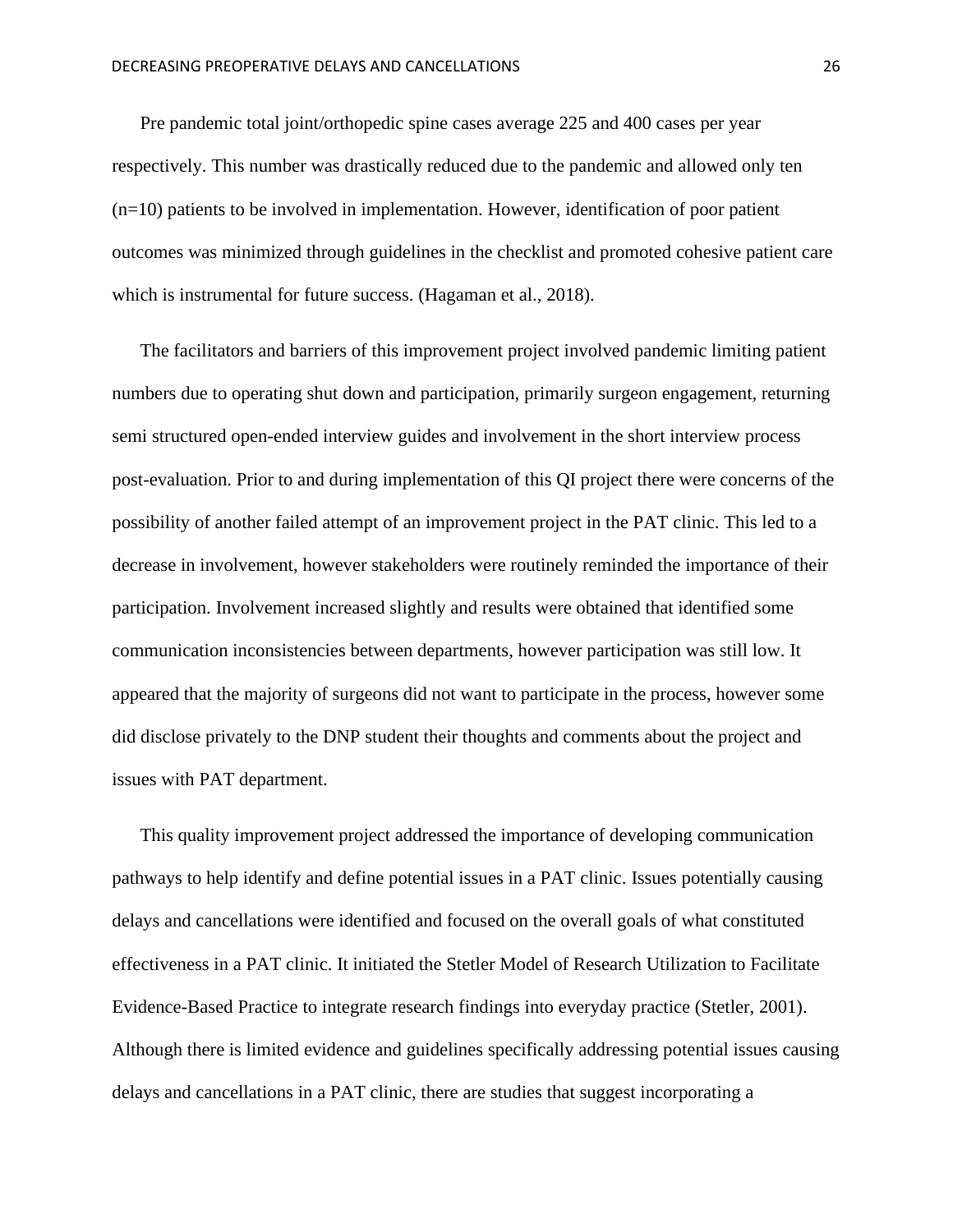multidisciplinary collaborative approach with effective communication and standardization will result in increased awareness that improves health care quality and promotes of safety and efficiency (Hagaman et al., 2018; Irizarry et al., 2018; Gilmartin, Chin & Leonard, 2009).

#### **Conclusion**

Improving workflow efficiency and standardization of preoperative patient care reduces preoperative delays and cancellations (Leite et al. 2019). This project focused on multidisciplinary communication, utilizing the PDSA model to assess, prioritize, and sustain standardization protocols to achieve this goal. It identified a collaborative work environment that objectively identified the root causes, which was crucial to strengthening coordination of care in the PAT clinic. After implementing the proposed changes, collaboration between stakeholders improved not only partnerships between healthcare professionals but created a healthier work environment resulting in quality patient care and decreases in preoperative delays and cancellations .

The qualitative information that was obtained through interviews and in open ended questions supported the quantitative information that was gathered that resulted in decreases in delays and cancellations from 4 % pre-QI project implementation to  $<$  1% post QI project implementation.

There were several recommendations identified that may be considered for future quality improvement projects. The first recommendation is implementation of a computerized checklist between surgery, anesthesia and the PAT clinic that could rapidly assess patients' comorbidities and needs preoperatively. Currently our preoperative assessments at time of booking of surgery are paper charted causing delays in the transfer of patient health status. A second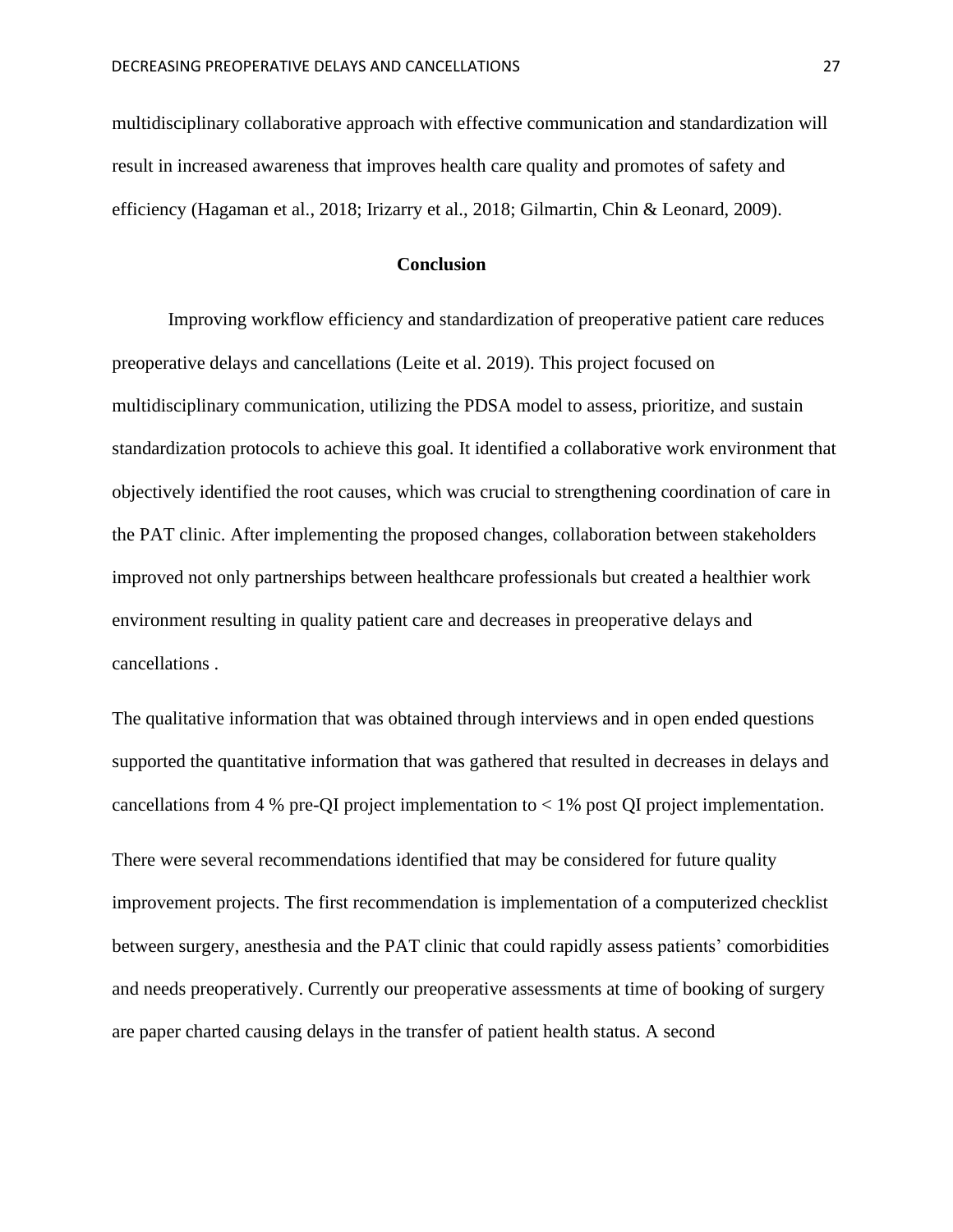recommendation is to nominate a facilitator to observe the preoperative process on a quarterly basis to establish future goals and respond back to all stakeholders involved.

Quality improvement is essential and must be a priority that is recognizable between all providers in healthcare to be effective. The understanding of evidence-based practice initiatives for implementation will help conceptualize then initiate measurable outcomes that will evaluate and deliver quality patient care.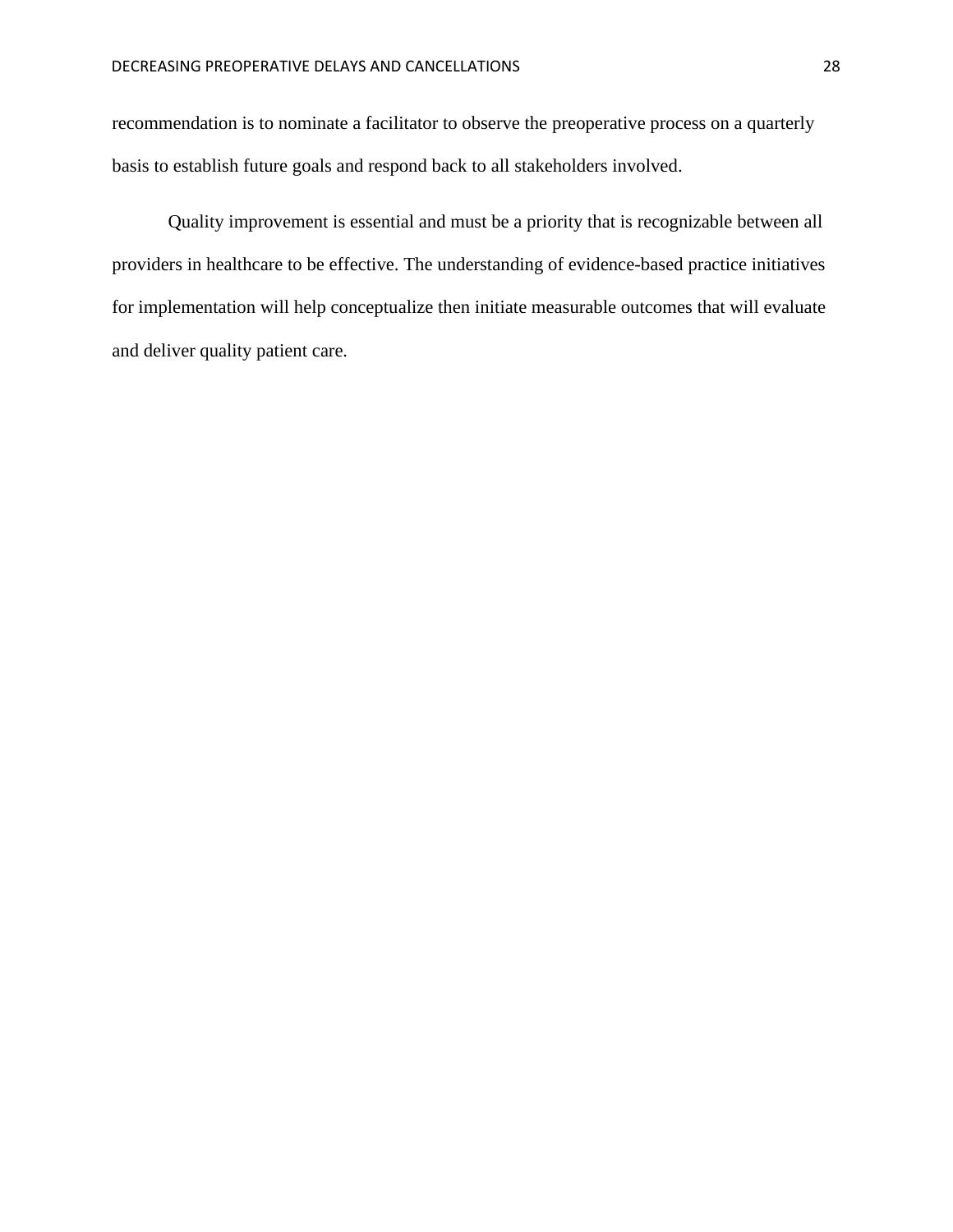#### **References**

- Conny, C. S.-M., & Wan-Yim, I. (2016). The effectiveness of nurse-led preoperative assessment clinics for patients receiving elective orthopaedic surgery: A systematic review. *Journal of PeriAnesthesia Nursing*, *31*(6), 465– 474. https://doi.org/10.1016/j.jopan.2014.08.147
- Correll, D. J., Bader, A. M., Hull, M. W., Hsu, C., Tsen, L. C., & Hepner, D. L. (2006). Value of preoperative clinic visits in identifying issues with potential impact on operating Room efficiency. *Anesthesiology*, *105*(6), 1254–1259. https:// doi.org/10.1097/00000542-200612000-00026
- Dang, D., & Dearholt, S. (2017). *Johns Hopkins nursing evidence-based practice: model and guidelines.* 3rd ed. Sigma Theta Tau International
- Frankel A, Haraden C, Federico F, Lenoci-Edwards J. *A Framework for Safe, Reliable, and Effective Care*. White Paper. Institute for Healthcare Improvement and Safe & Reliable Healthcare; 2017.

Gilmartin, J., Chin, H., & Leonard, P. (2009). Pre-admission clinics in day surgery. The one-stop shop: tools and methods for practice improvement and service development. *Practice Development in Health Care*, *8*(4), 239–252. https://

doi.org/10.1002/pdh.293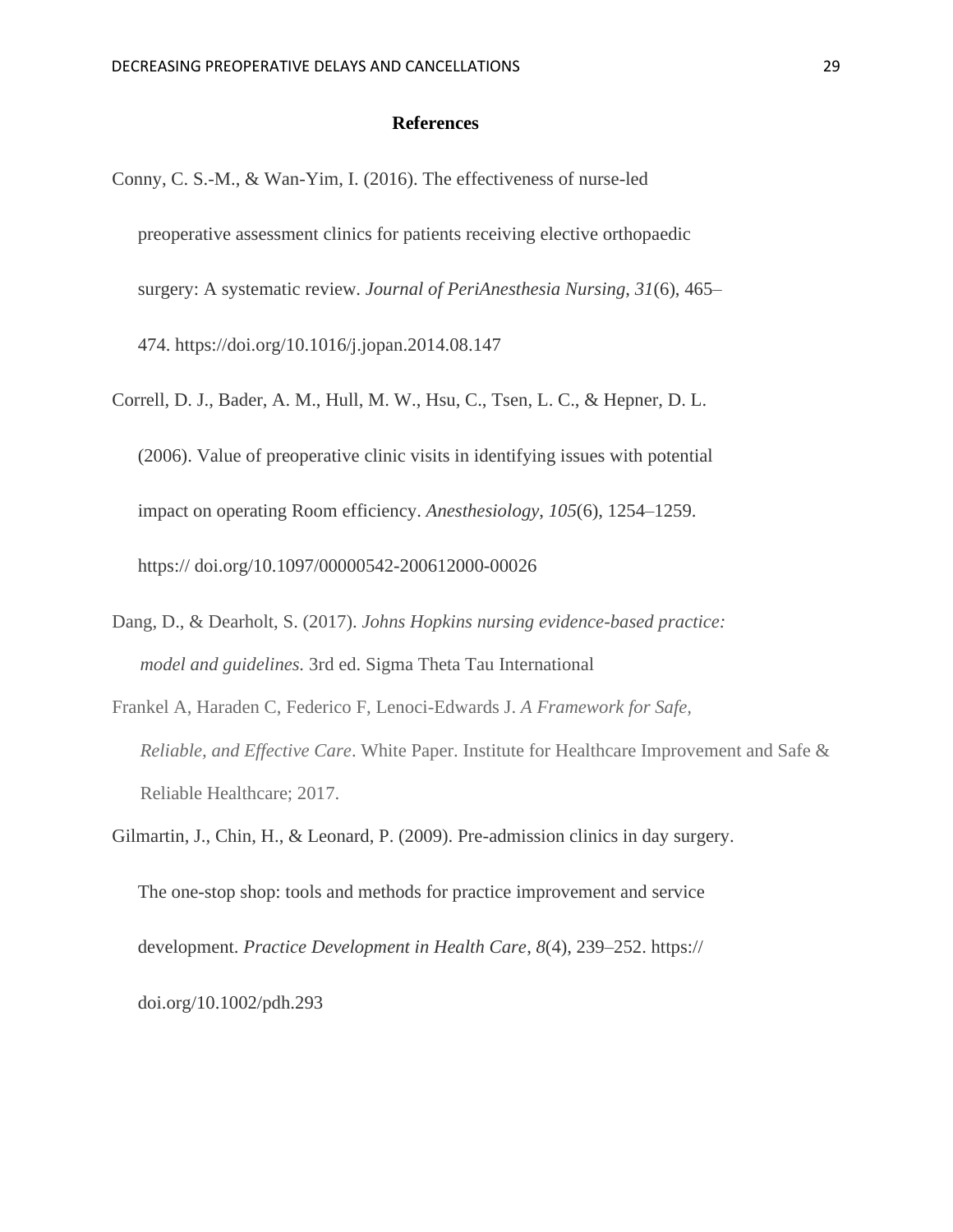Hagaman, D. H., Ehrenfeld, J. M., Terekhov, M., Kla, K. M., Hamm, J., Brumley,

- M., & Wanderer, J. P. (2018). Compliance is contagious: Using informatics methods to measure the spread of a documentation standard from a preoperative clinic. *Journal of PeriAnesthesia Nursing*, *33*(4), 436–443. https://doi.org/ 10.1016/j.jopan.2016.08.016
- Harnett, M. J. P., Correll, D. J., Hurwitz, S., Bader, A. M., & Hepner, D. L. (2010). Improving efficiency and patient satisfaction in a tertiary teaching hospital preoperative clinic. *Anesthesiology*, *112*(1), 66–72. doi:

10.1097/aln.0b013e3181c617cb

Irizarry-Alvarado, J. M., Lundy, M., Mckinney, B., Ray, F. A., Reynolds, V. E., & Pai, S.-L. (2018). Preoperative evaluation clinic redesign: An initiative to improve access, efficiency, and staff satisfaction. *American Journal of Medical Quality*, *34*(4), 348–353.https://doi.org/10.1177/1062860618816812

Lancaster, G., Kolakowsky-Hayner, S., Kovacich, J., & Greer-Williams, N. (2015). Interdisciplinary communication and collaboration among physicians, nurses, and unlicensed assistive personnel. *Journal of Nursing Scholarship*, *47*(3),

275-284. https://doi.org/10.1111/jnu.12130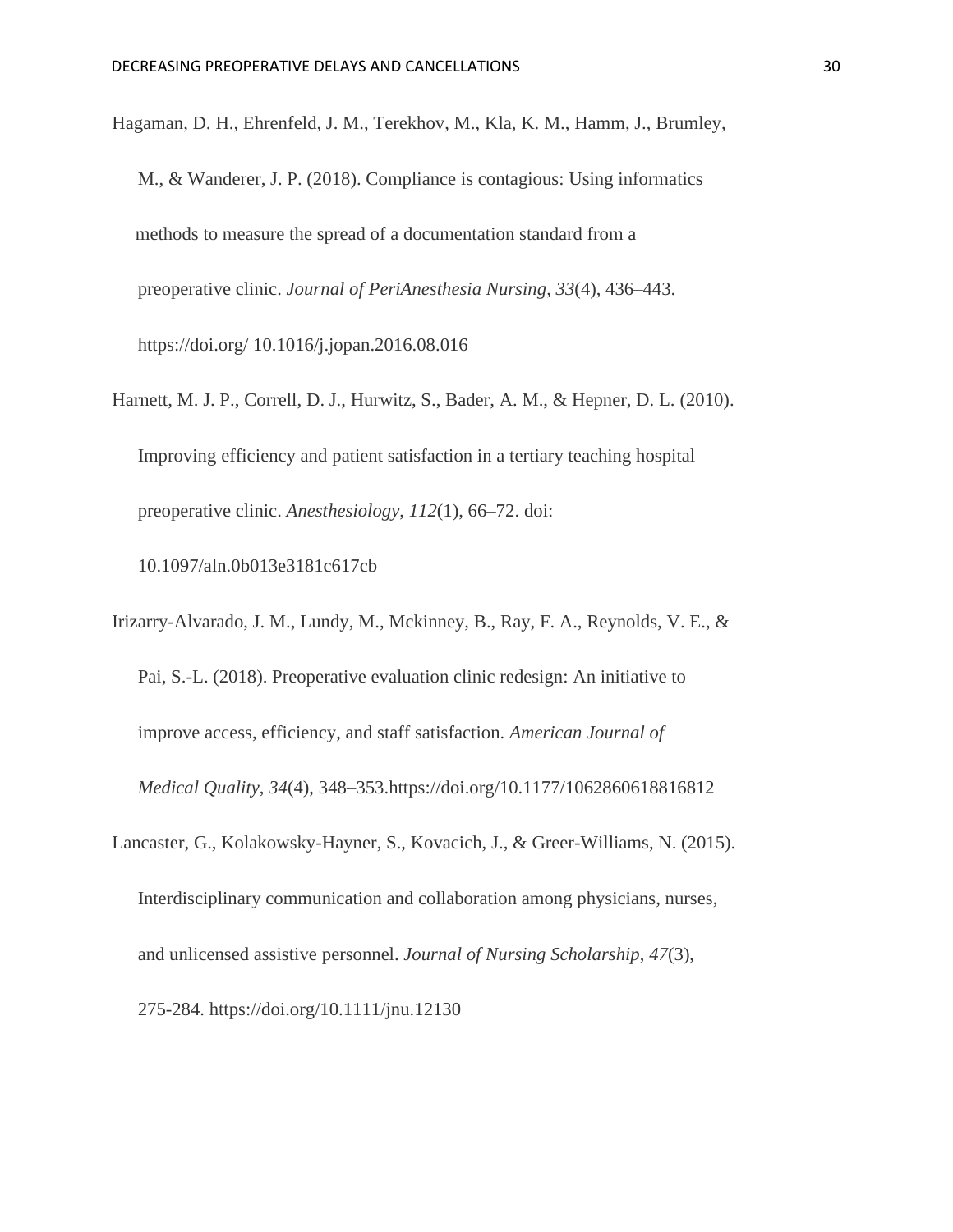Leite, K. A., Hobgood, T., Hill, B., & Muckler, V. C. (2019). Reducing

Preventable surgical cancellations: Improving the preoperative anesthesia interview process. *Journal of PeriAnesthesia Nursing*, *34*(5), 929–937.https:/ doi.org/ 10.1016/j.jopan.2019.02.001

- Park, J. Y., Park, S. J., Ri, H.-S., Choi, E.-J., Choi, Y. M., & Yoon, J.-U. (2019). Experience of operating an anesthesia preoperative evaluation clinic in South Korea. *Medicine*, *98*(43). https://doi.org/10.1097/md.0000000000017634
- Salzwedel, C., Bartz, H.-J., Kühnelt, I., Appel, D., Haupt, O., Maisch, S., & Schmidt, G. N. (2013). The effect of a checklist on the quality of post anesthesia patient handover: a randomized controlled trial. *International Journal for Quality in Health Care*, *25*(2), 176–181. https://doi.org/10.1093/intqhc/mzt009

Sebach, A. M., Rockelli, L. A., Reddish, W., Jarosinski, J. M., & Dolan, C. L.

(2015). Development of a nurse practitioner‒managed preoperative evaluation clinic within a multispecialty orthopedic practice. *The Journal for Nurse Practitioners*, *11*(9), 869–877.https://doi.org/10.1016/j.nurpra.2015.06.006

Silvay, G., & Zafirova, Z. (2015). Ten years experiences with preoperative evaluation clinic for day admission cardiac and major vascular surgical patients. *Seminars in Cardiothoracic and Vascular Anesthesia*, *20*(2), 120–132. https://doi.org/10.1177/1089253215619236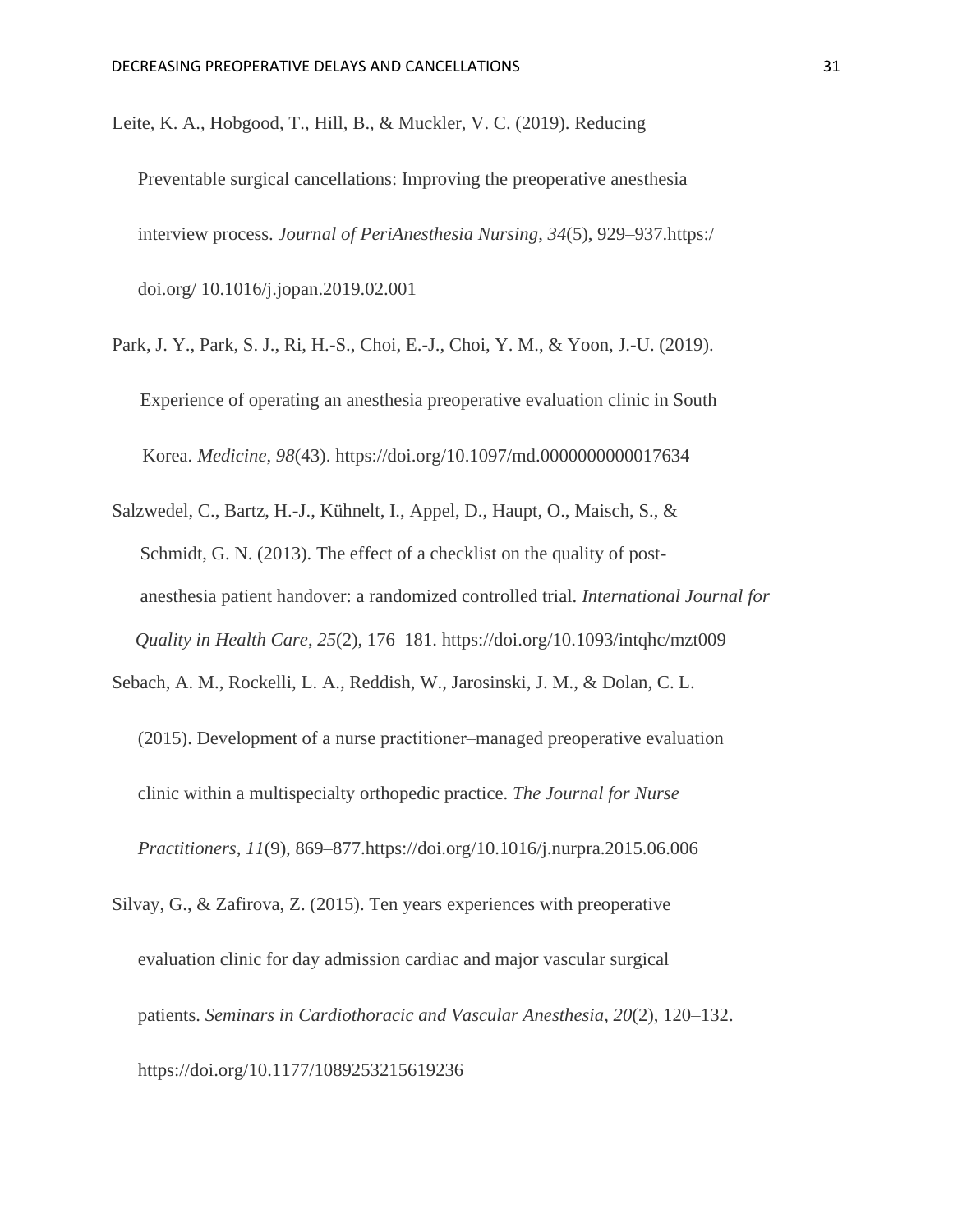- Siragusa, L., Thiessen, L., Grabowski, D., & Young, R. S. (2011). Building a better preoperative assessment clinic. *Journal of PeriAnesthesia Nursing*, *26*(4), 252–261.https://doi.org/10.1016/j.jopan.2011.05.008
- Stetler, C. B. (2001). Updating the Stetler Model of research utilization to facilitate evidence-based practice. *Nursing Outlook*, *49*(6), 272–279.https://doi.org/ 10.1067/mno.2001.120517
- Tan, A. L., Chiew, C. J., Wang, S., Abdullah, H. R., Lam, S. S., Ong, M. E., … Wong, T. H. (2019). Risk factors and reasons for cancellation within 24 h of scheduled elective surgery in an academic medical centre: A cohort study. *International Journal of Surgery*,*6*, 7 https://doi.org/10.1016/j.ijsu.2019.04.009
- Talalwah, N. A., & Mciltrot, K. H. (2019). Cancellation of surgeries: Integrative review. *Journal of PeriAnesthesia Nursing*, *34*(1), 86–96.https://doi.org/ 10.1016/j.jopan.2017.09.012
- Tariq, H., Ahmed, R., Kulkarni, S., Hanif, S., Toolsie, O., Abbas, H., & Chilimuri, S. (2016). Development, functioning, and effectiveness of a preoperative risk assessment clinic. *Health Services Insights*, *9s1*. https://

doi.org10.4137/hsi.s40540

Varughese, A. M., Hagerman, N., & Townsend, M. E. (2013). Using quality improvement methods to optimize resources and maximize productivity in an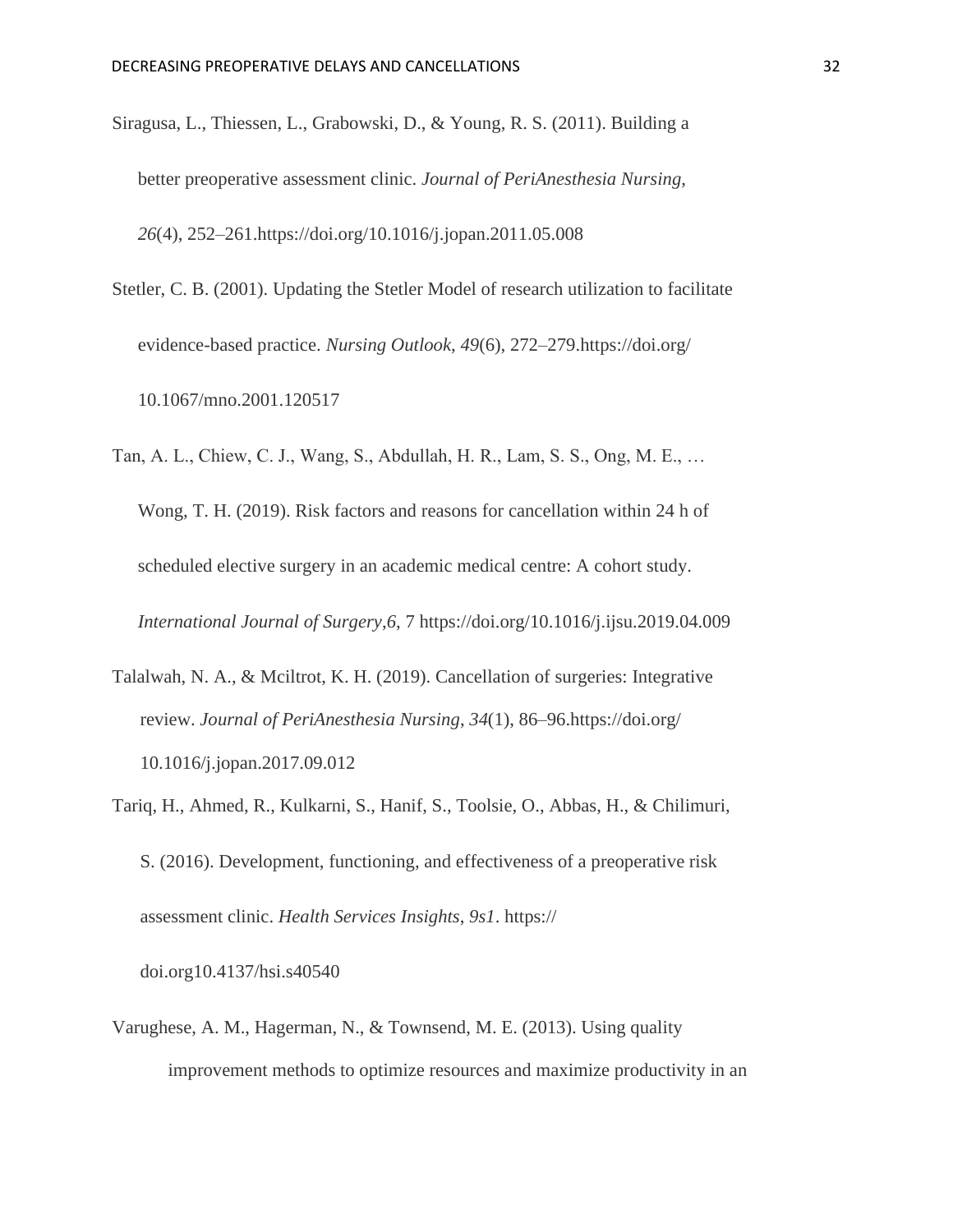anesthesia screening and consultation clinic. *Pediatric Anesthesia*, *23*(7), 597–

606. https://doi.org/ 10.1111/pan.12185

Fillable Plan Do Study Act (PDSA) Tool for Health Care Quality Improvement

(QI). Content last reviewed November 2019. Agency for Healthcare Research

And Quality, Rockville, MD.

#### <https://www.ahrq.gov/evidencenow/tools/pdsa-form.html>

QI Essentials Toolkit: PDSA Worksheet. Content last reviewed February 2019.

Institute for Healthcare Improvement, Cambridge, MA. https://www.ihi.org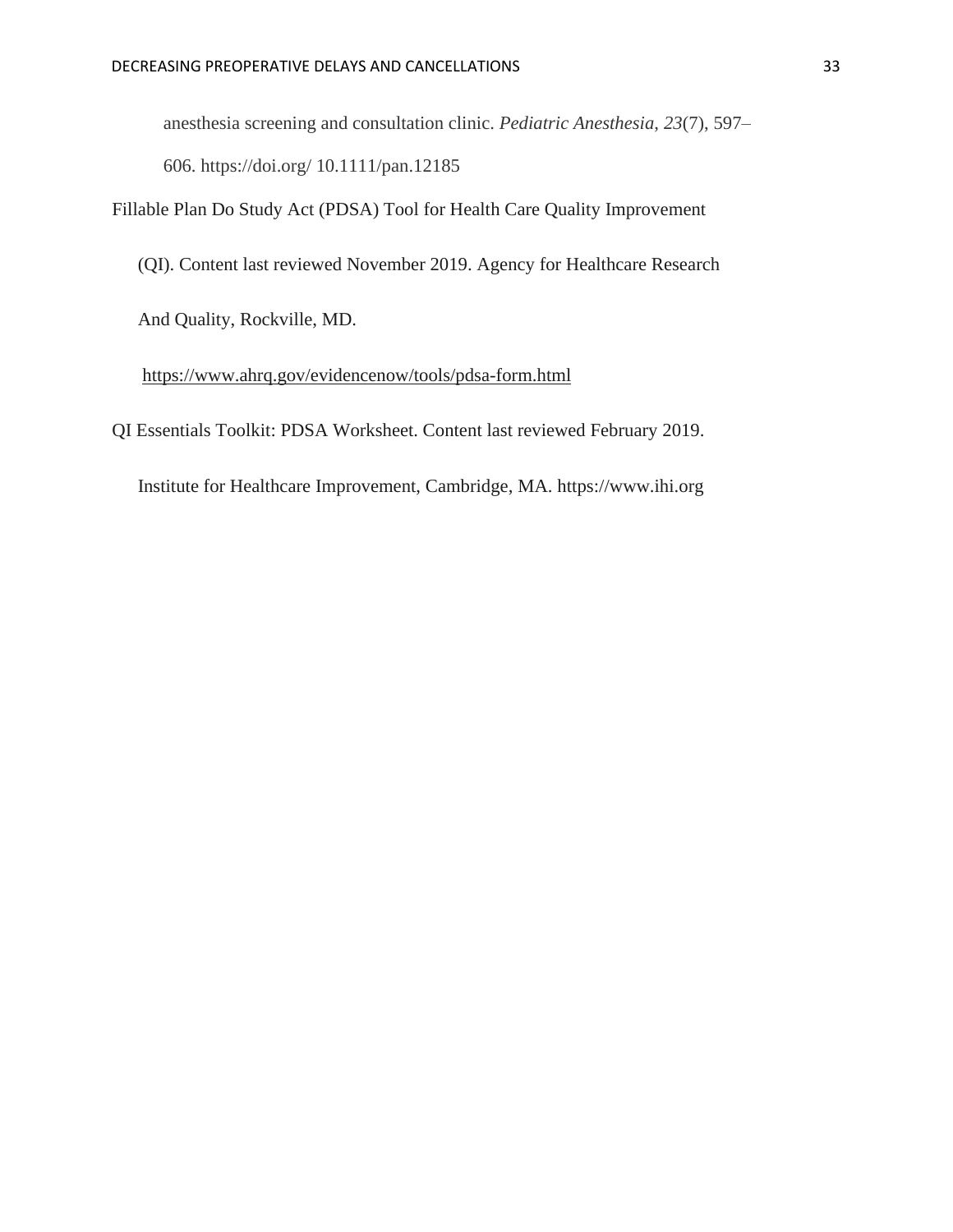



Stetler Theory Model

Stetler Model {Online Image}. Science Direct. [www.sciencedirect.com](http://www.sciencedirect.com/)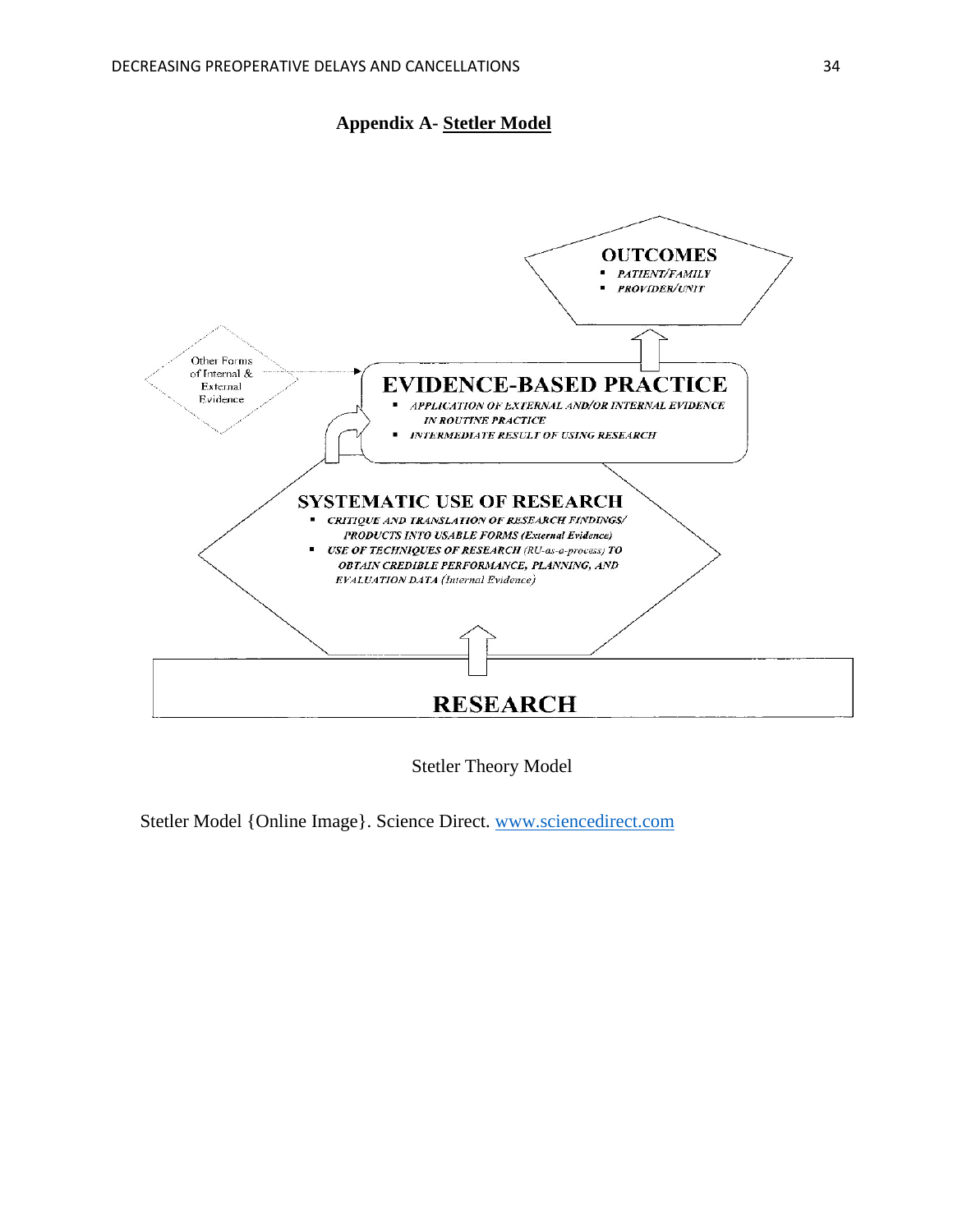### **Appendix B**

## **Cost-Benefit Analysis**

Capital expenses for this quality improvement project presented are negligible. Personnel costs included those associated with training, assessments and additional time spent with the stakeholders during the survey and interview process. The cost for supplies was minimal and involved the cost of printing materials for surveys for all stakeholders. This cost was funded by the hospital as part of their involvement in the QI project.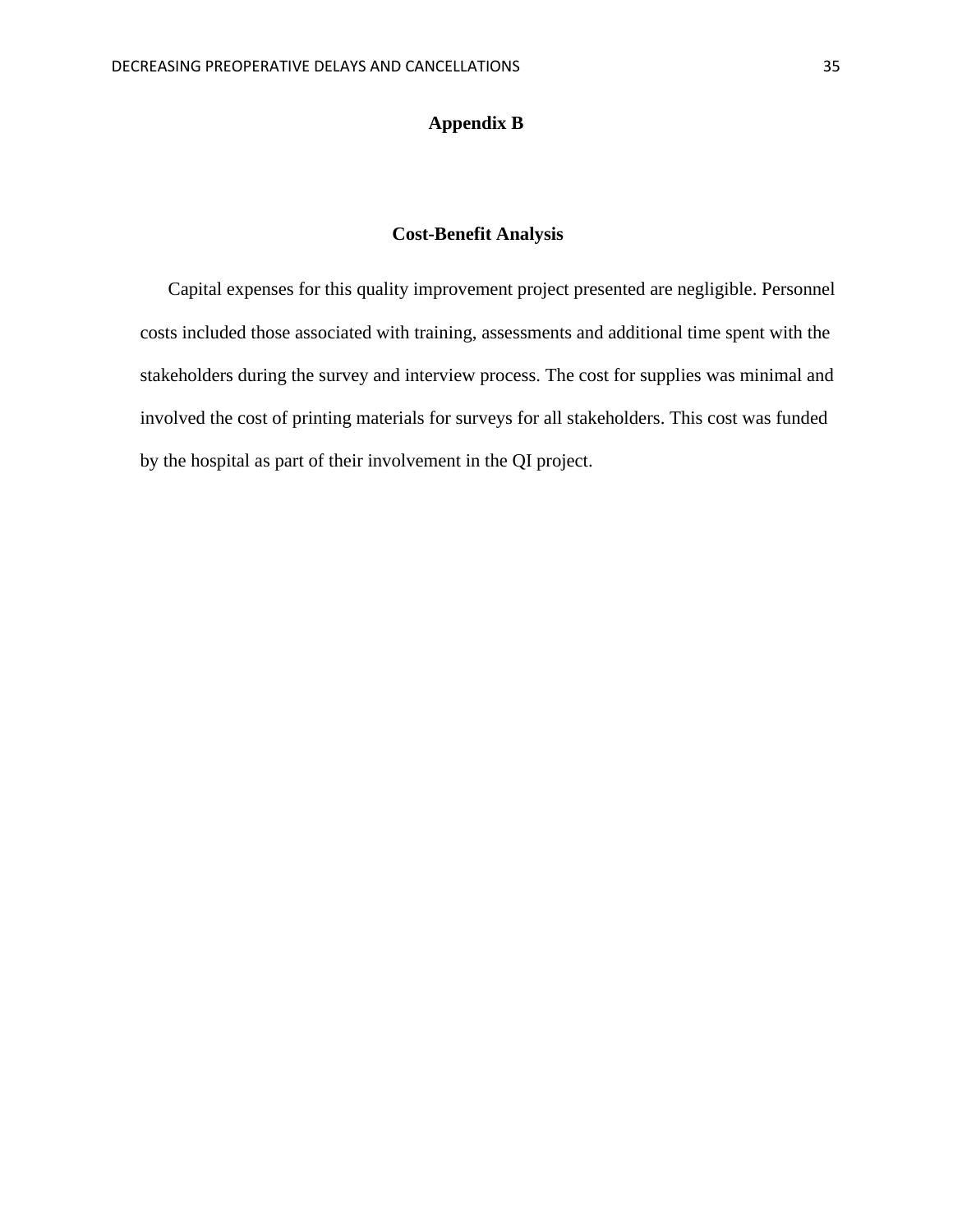



A visual diagram of a Plan-Do-Study-Act (PDSA) Cycle

PDSA Cycle {Online Image}. Research Gate. www.researchgate.com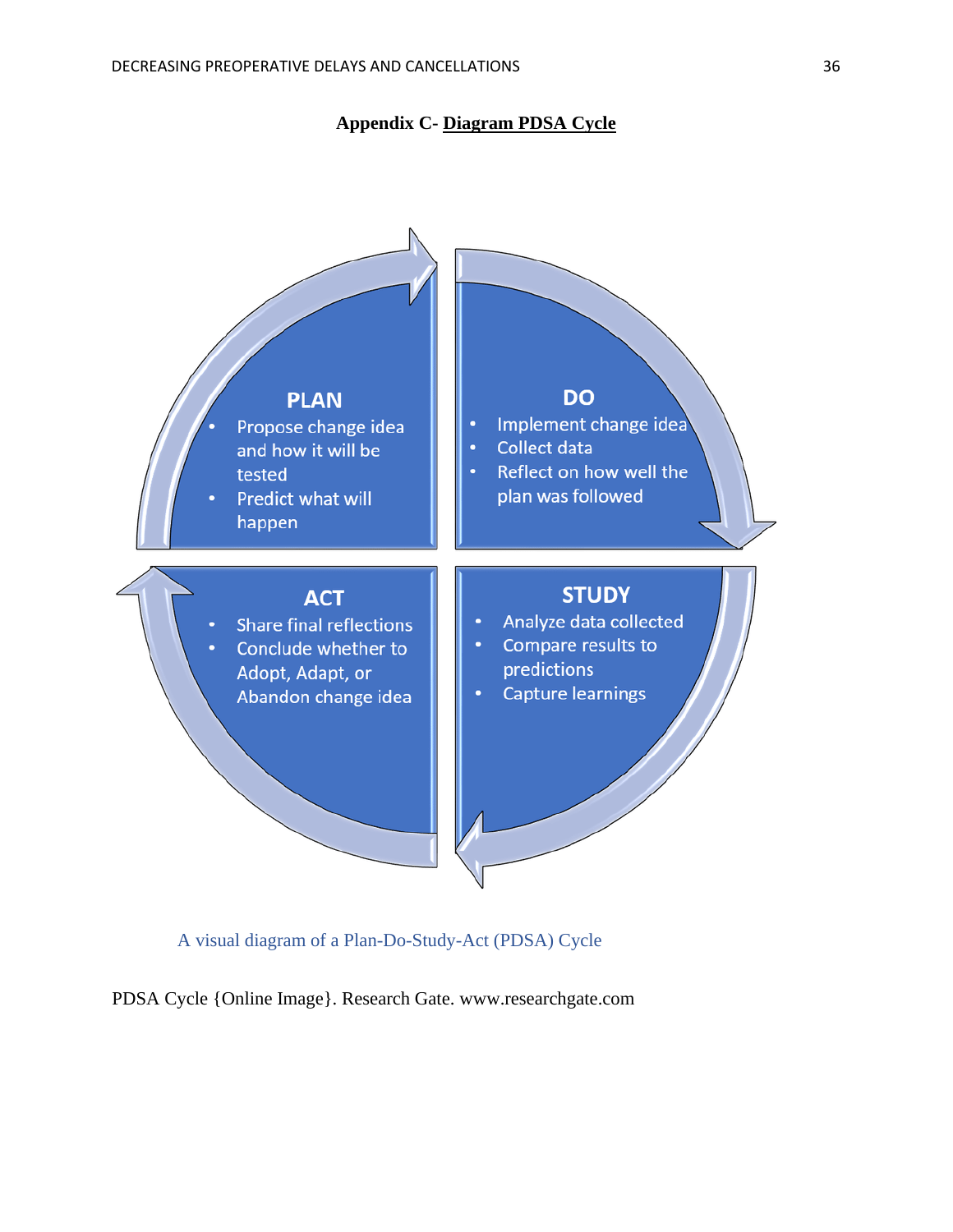### **Appendix D**

Semi-structured five open ended interview questions.

- 1. Are surgical delays and cancellations currently a problem affecting your practice at this hospital?
- 2. Do you currently feel that the preoperative evaluation process can be improved to ensure efficiency, patient safety and quality care?
- 3. Is there a lack of congruency between multidisciplinary teams regarding the importance of limiting preoperative delays and cancellations?
- 4. Do you feel the primary problem is a lack of communication and collaboration between the multidisciplinary teams in preoperative evaluations?
- 5. Would standardization of preoperative documentation utilized between all disciplines significantly improve the preoperative process?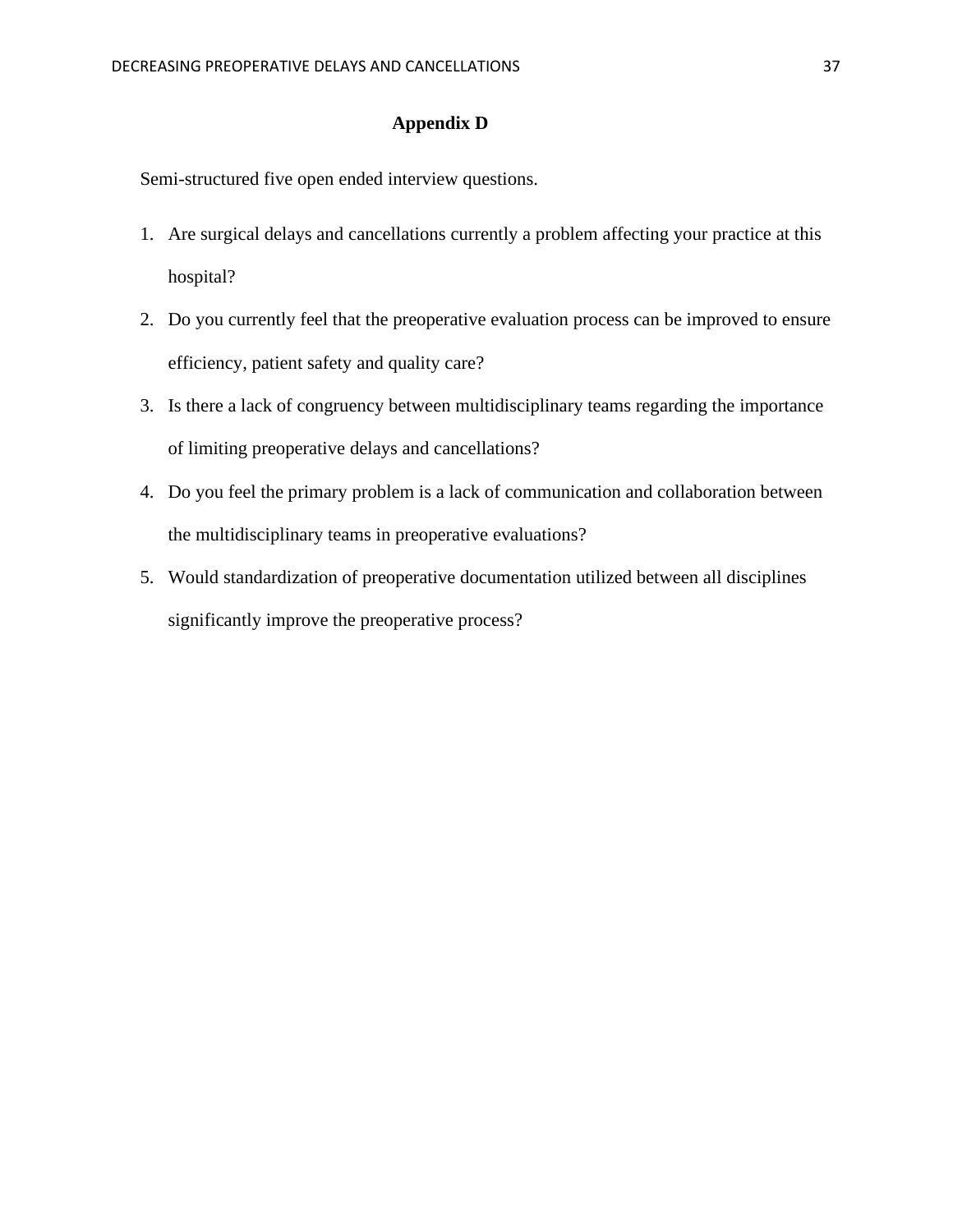## **Appendix E**

## **Standardized Provider Preoperative Checklist**

| Surgery communicates on booking form and schedules<br>patient with comorbidities for preoperative consultations, if needed.                                              |
|--------------------------------------------------------------------------------------------------------------------------------------------------------------------------|
| PAT reevaluates anesthetic risk factors and verifies consultation needs from<br>surgeons booking form                                                                    |
| PAT clinic speaks with patient to verify health history and if comorbidity<br>evaluation scheduling, if needed, was initiated                                            |
| Questions and answers completed between PAT nurses and anesthesia team                                                                                                   |
| Protocol review:<br>Booking sheet filled out correctly by the surgeons' office<br>Needs reassessed by PAT and anesthesia<br>Questions and answers with patient verifying |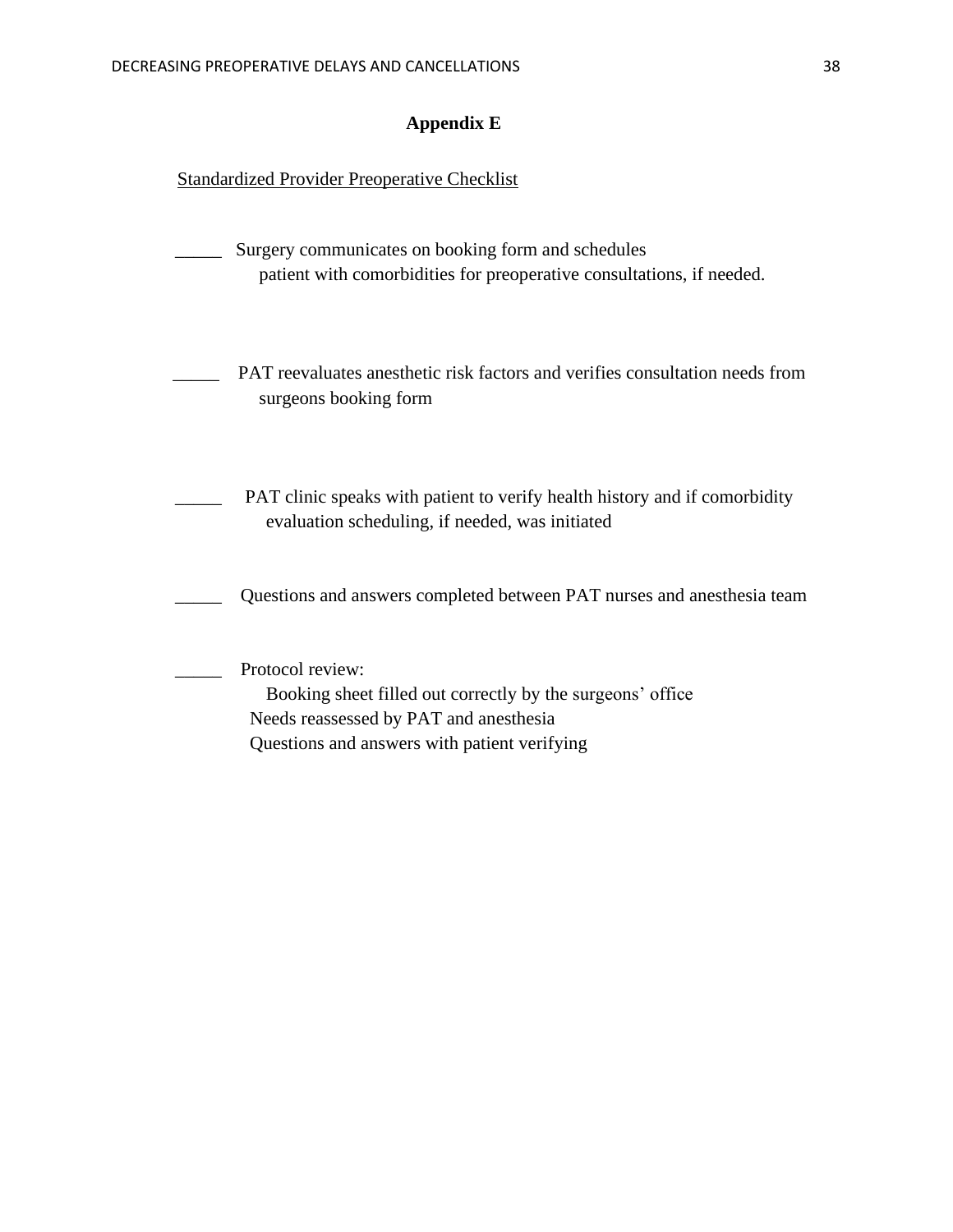.

### **Appendix F**

## Communication Assessment Checklist Utilization Questionnaire

*Instructions*

*Please answer yes or no if preoperative communication parameters were met preoperatively*

- 1. Did you feel that the PAT clinic reviewed the charts appropriately to identify if preoperative needs were met and thoroughly communicated issues in a timely manner to providers?
- 2. Did you feel the initial surgical assessment (@booking) was thorough and communicated to all providers involved?
- 3. Did you feel the surgeon identified/communicated the need for preoperative consultations, ( for example: cardiology, pulmonology, hematology) within a sufficient time- frame?
- 4. Was there adequate time for the patient to be scheduled PAT phone visit, based on comorbidities and consultations needed, to be evaluated in a timely manner from surgical booking to day of surgery?
- 5. Did you feel the standardized checklist resulted in an improvement of delays and/or cancellations during the implementation period?
- 6. If you answered no to Question 5, what changes do you think are needed to better improve communication between providers and how do we improve our downstream communication for the future?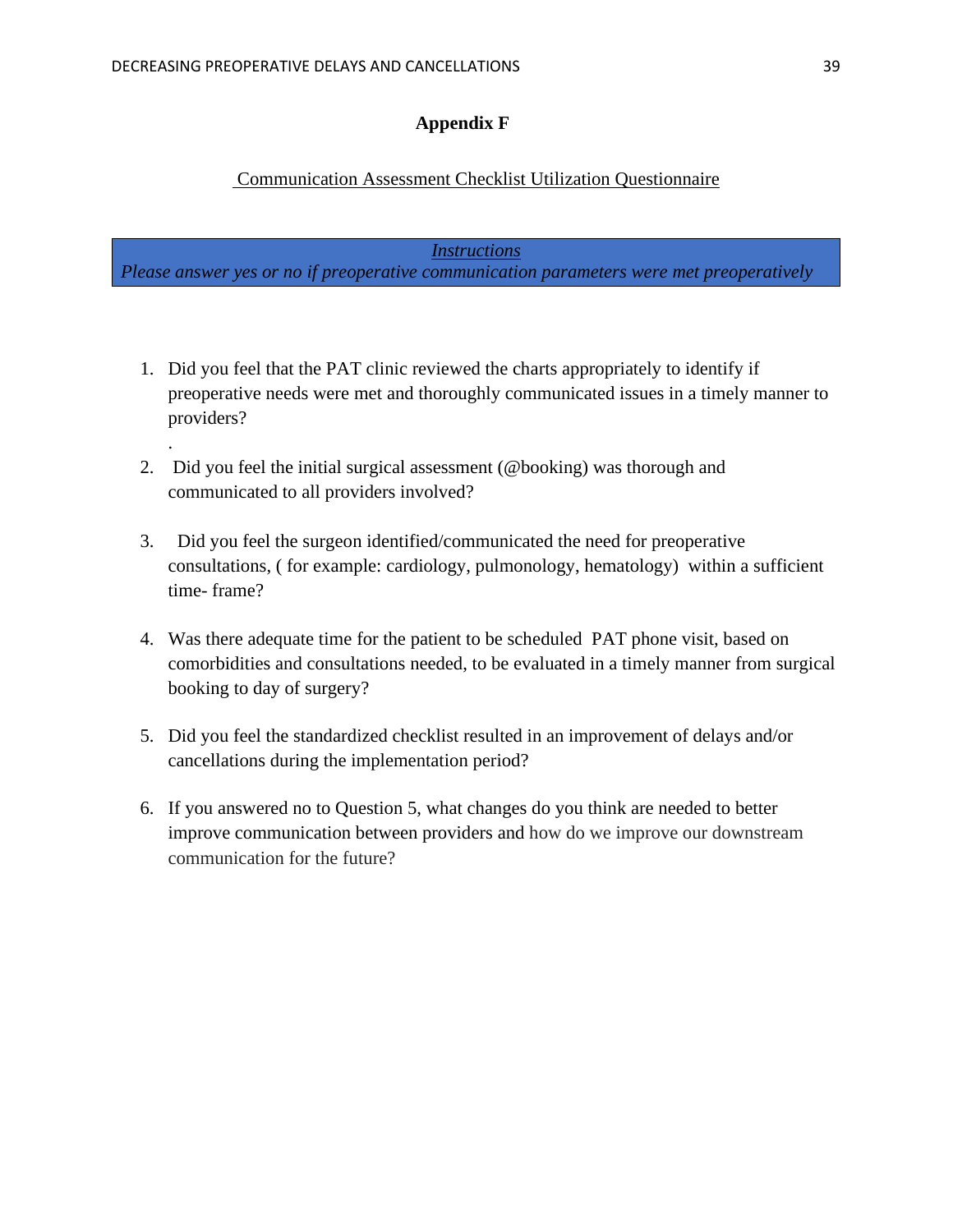#### **Appendix G- IRB Approval Letter**

# **UMassAmherst**

Mass Venture Center 100 Venture Way, Suite 116 Hadley, MA 01035 Telephone: 413-545-3428

## Human Research Protection Office

#### **Memorandum – Not Human Subjects Research Determination**

**Date:** December 22, 2020

**To:** William Perry, College of Nursing

**Project Title:** *Decreasing Same-Day Preoperative Delays and Cancellations*

#### **HRPO Determination Number: 20-272**

The Human Research Protection Office (HRPO) has evaluated the above named project and has made the following determination based on the information provided to our office:

 $\Box$  The proposed project does not involve research that obtains information about living individuals [45 CFR 46.102(f)].

 $\Box$  The proposed project does not involve intervention or interaction with individuals OR does not use identifiable private information [45 CFR 46.102(f)(1), (2)].

☒ The proposed project does not meet the definition of human subject research under federal regulations [45 CFR 46.102(d)].

#### **Submission of an Application to UMass Amherst IRB is not required.**

Note: This determination applies only to the activities described in the submission. If there are changes to the activities described in this submission, please submit a new determination form to the HRPO prior to initiating any changes. *Researchers should NOT include contact information for the UMass Amherst IRB on any project materials.*

A project determined as "Not Human Subjects Research," must still be conducted ethically. The UMass Amherst HRPO strongly expects project personnel to:

- treat participants with respect at all times
- ensure project participation is voluntary and confidentiality is maintained (when applicable)
- minimize any risks associated with participation in the project
- conduct the project in compliance with all applicable federal, state, and local regulations as well as UMass Amherst Policies and procedures which may include obtaining approval of your activities from other institutions or entities.

Please do not hesitate to call us at 413-545-3428 or email humansubjects@ora.umass.edu if you have any questions.

Pris I Gentins

Iris L. Jenkins, Assistant Director Human Research Protection Office